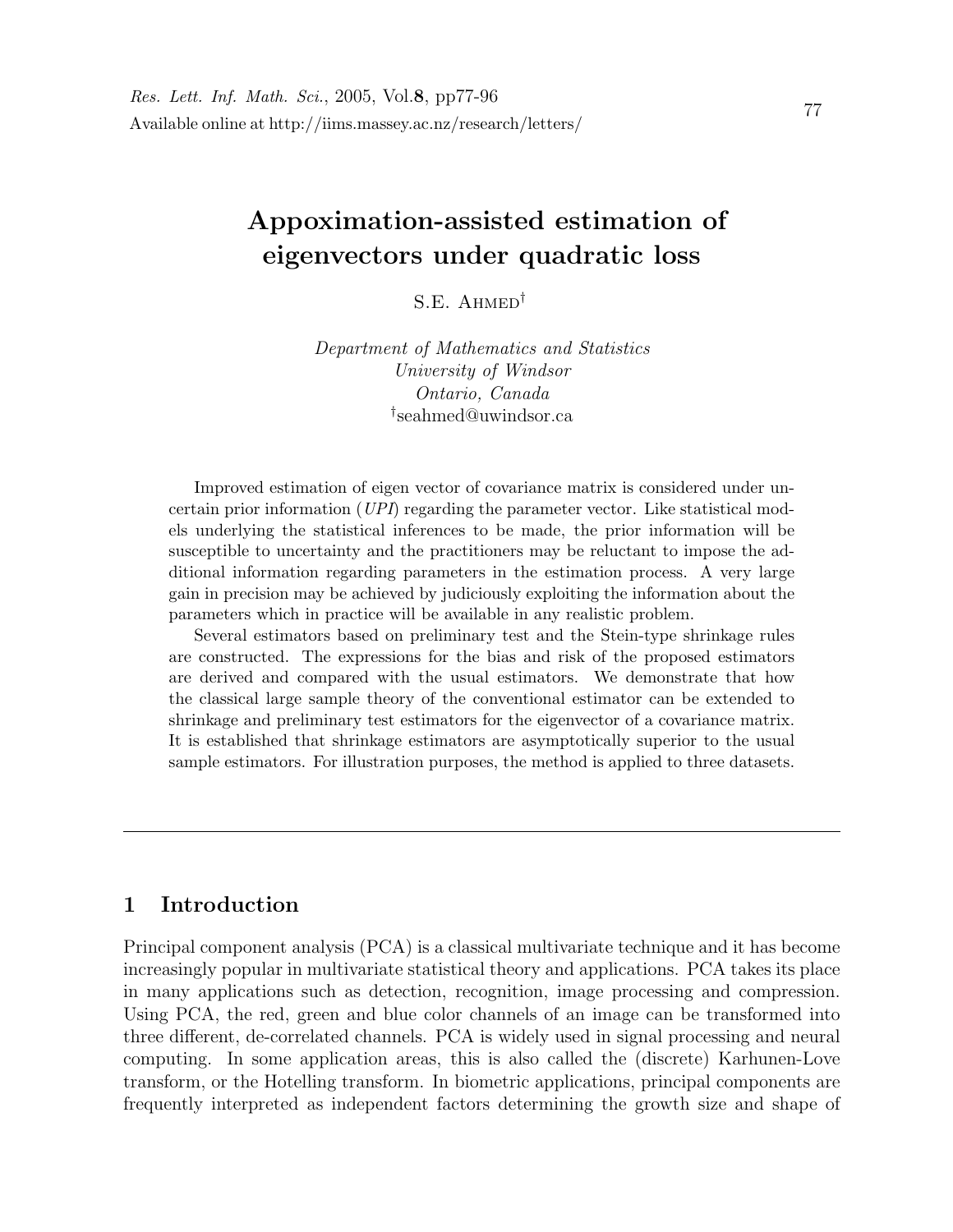an organism. Tipping and Bishop (1999) discuss the probabilistic approach to PCA. A comparative study of principal component analysis techniques with applications to neural networks is given in Calvo, Partridge and Jabri (1998). PCA involves a mathematical procedure that transform a set of correlated response variable into a smaller set of uncorrelated variables called principal components. We refer to book by Jolliffe (2002) for comprehensive treatment on the subject. More importantly PCA is a function of eigen vectors and hence the motivation of this paper. In the present investigation the problem of estimating the eigen vectors is considered. Noting that the eigen vectors is the essence of a principal component procedure. The eigen vectors determine the direction of the maximum variability. In order to estimate the population principal components we need to estimate the corresponding eigen vectors.

Let **X** be an  $m \times 1$  random vector with mean vector  $\mu$  and positive definite covariance matrix **Σ**. Let  $\lambda_1, \lambda_2, \cdots, \lambda_m$ (> 0) be the characteristic roots interchangeably with eigen values of  $\Sigma$  and let  $\mathbf{E} = (\mathbf{e}_1, \mathbf{e}_2, \dots, \mathbf{e}_m)$  be an  $m \times m$  orthogonal matrix such that

$$
\mathbf{E}'\mathbf{\Sigma}\mathbf{E} = \mathbf{\Lambda} \equiv \mathrm{diag}(\lambda_1, \lambda_2, \cdots, \lambda_m),
$$

so that  $e_i$  is the ith eigen vector of  $\Sigma$  corresponding to eigen value  $\lambda_i$ . Let  $Y_1 = e'_1 \mathbf{X}$ ,  $Y_2 = e'_2 \mathbf{X}$  ${\bf e}_2' {\bf X}, \cdots Y_m = {\bf e}_m' {\bf X},$  then  $Cov({\bf Y}) = {\bf \Lambda},$  so that  $Y_1, \cdots, Y_m$  are all uncorrelated and  $Var(Y_i) = \lambda_i$ ,  $i = 1, \dots, m$ . The components  $Y_1, \dots, Y_m$  of **Y** are called *principal compo*nents of **X**. Hotelling (1933) developed the principal component procedure. In multivariate data analysis, an experimenter is often encountered with a large set of correlated variables. Principal components usually serve as intermediate steps in much larger studies. PCA is frequently used by the practitioner to extract the main relations in data of high dimensionality.

Here we are primarily interested in the estimation of coefficient  $e_j$  of the jth principal component that may be equal to a specified value  $e_j^o$ . This information may be regarded as uncertain prior information (UPI) regarding parameter vector  $e_j$ .

The statistical objective is how to incorporate this information in the estimation process. Generally speaking, consequences of incorporating UPI depend on the quality or reliability of information introduced in the estimation process. This uncertain prior information, in the form of the null hypothesis, can be used in two different ways in the estimation procedure. In the first place, it is natural to perform a preliminary test on the validity of the  $UPI$  in the form of parametric restrictions, and then choose between the restricted and unrestricted estimation procedure depending upon the outcome of the preliminary test. This idea was initially conceived by T. A. Bancroft in 1944. However, this may be partly motivated by the remarks made by Berkson (1942). In the later case, the James-Stein estimation procedure is adopted. For the past three decades, the researchers have paid considerable attention to the James-Stein type estimation, in the small sample as well as in the large sample set-up. Readers may find the sufficient amount of developments in the current literature. James and Stein (1961) presented an explicit form of an estimator, which dominates the classical estimator for the mean vector of a multivariate normal distribution. Their estimator shrinks the usual estimator towards a null vector and such an estimator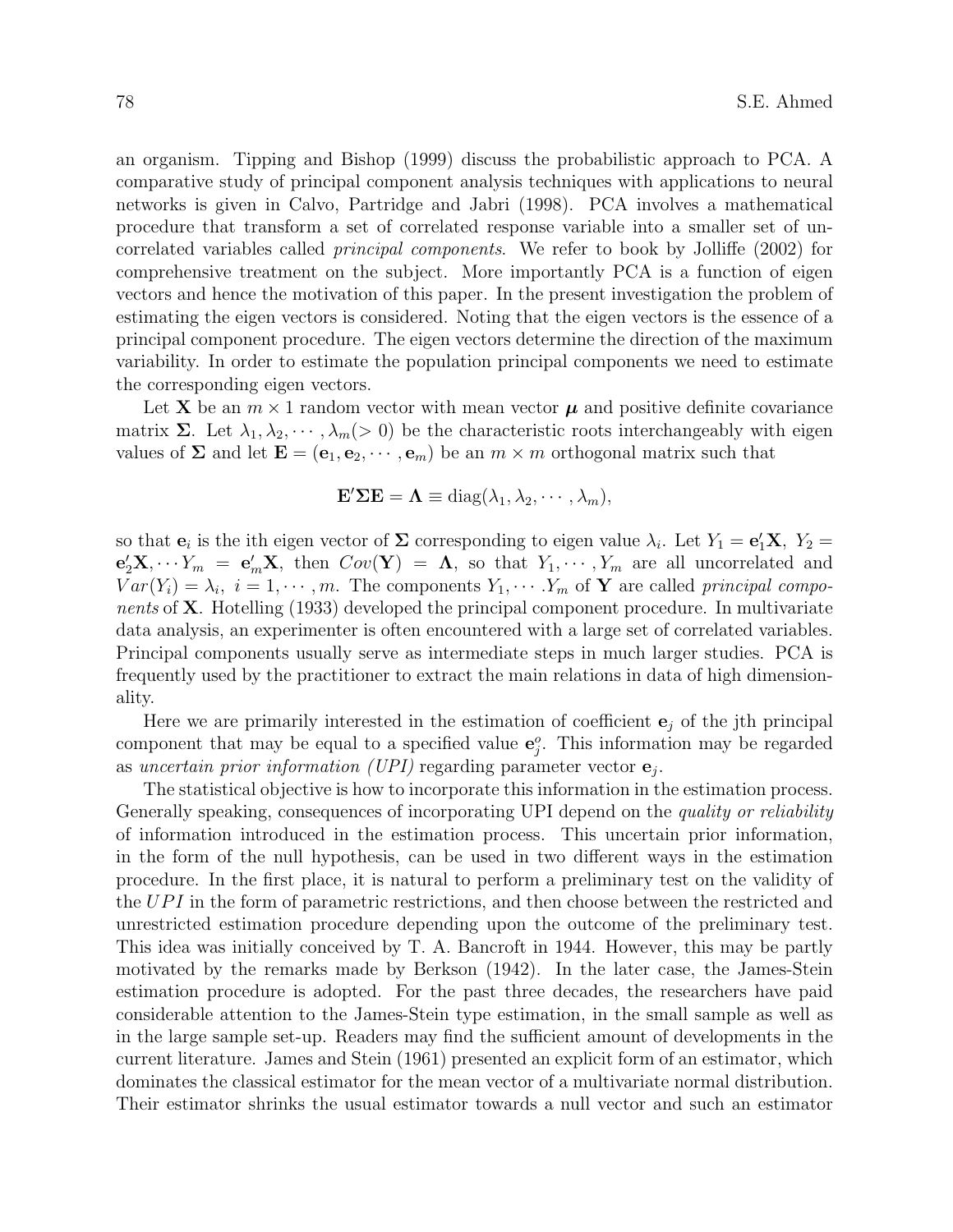is generally called a shrinkage estimator (SE). However, there is no reason why the usual sample estimator must shrink towards the null vector. In general, we may shrink the classical estimator towards any arbitrary fixed vector. That is what we intend to do in this communication. We plan to shrink the classical estimator of  $e_i$  towards an arbitrary vector  $\mathbf{e}^o_j$ .

Thus, there are other estimation strategies available which are theoretically superior and often lead to efficient methods of estimation. To this end, the preliminary test and Stein-type estimators are a family of superior estimation methods that use historical data or uncertain prior information. The basic principle behind these estimators is simple yet very powerful. If there is some prior information (or prior estimates) available from the past, then it can be used to improve the estimate for the current estimation problem.

# 1.1 Motivating examples

Let us consider the following examples to motivate the problem at hand.

Stocks Data: Consider the monthly rates of rate return for four or more stocks at a given stock exchange. Generally speaking, the observations for successive weeks appear to be independently distributed. However, the rate of return across stock are correlated since as one expects stocks tend to move together in response to general economic conditions. A financial analyst wishes to compute a few sample principal components of monthly rates of return. For example, the first component may be an equally weighted sum, or index of the stocks. Perhaps this component may be called a general stock-market component, or simply a market component. The second component may represent a contrast between two major stocks. It might be called an industry component. In most cases most of the variation in stock returns is due to market activity and uncorrelated industry activity. The analyst suspects that the eigen vectors of this month's return may not differ from the past few months average and hence wishes to calculate the sample principal components of this month's rates for a return that incorporates the prior information. This make sense since it is unusual that users rely on only current sample data for the estimation of returns, volatility, and correlation for the variable of interest in the study.

Application in Genetics: Geneticists are often concerned with the inheritance of characteristics that can be measured several times during an animal's lifetime. For the purpose of illustration consider body weights for 100 female mice that were obtained immediately after birth of their first 4 litters. We consider the situation that correlations may be close enough to provide uncertain prior information regarding first eigenvector. In some cases, the first principal component may account for most of the variation. The average post-birth weights is fairly well explained by the first principal component. Jolicoeur and Mosimann (1960) studied the relationships of size and shape for painted turtles measured carapace length, width and height. For the male turtles the PCA indicates that the first principal component explains approximately 96% of the total variance, which has interesting subject-matter interpretations. Since the first principal component may be viewed as logarithm(volume) of a box with adjusted dimension. In order to use the proposed methodology one needs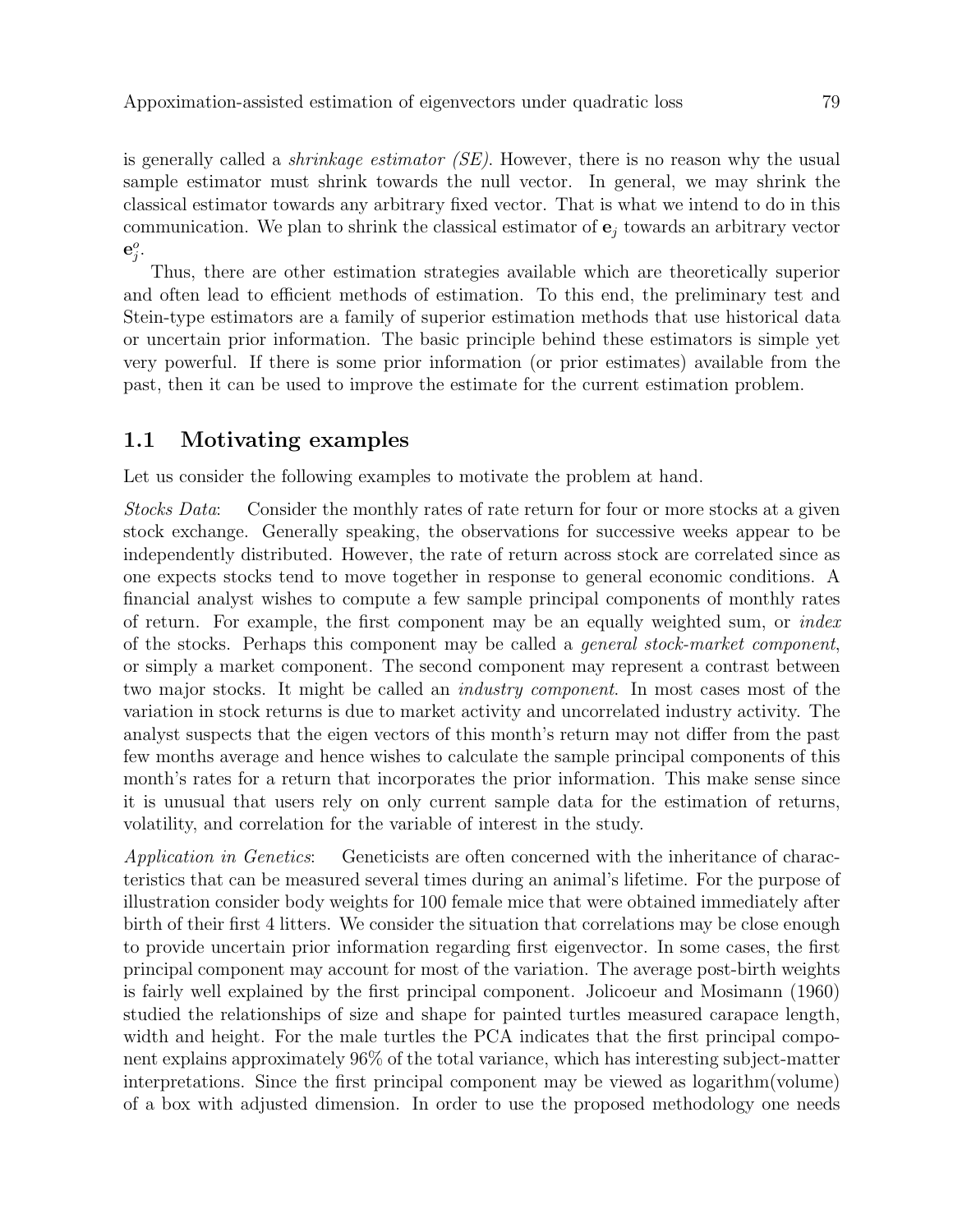to have the prior knowledge about the first eigenvector only which may be taken nearly as  $\frac{1}{\sqrt{2}}$  $\frac{1}{m}$  for each entry, but may not be equal.

# 1.2 Statement of the problem

Let  $X_1, X_2, \cdots X_n$  be the random sample from a multivariate normal population with mean vector  $\mu$  and positive definite covariance matrix  $\Sigma$ . Further, we assume that the (unknown) eigen values  $(\lambda_1, \dots, \lambda_m)$  of the covariance matrix  $\Sigma$  are distinct and positive. Let  $e_1, \dots, e_m$  be the corresponding normalized eigen vectors. We try to motivate this problem from two viewpoints. First, suppose that it were thought a priori likely, though not certain, that  $\mathbf{e}_j = \mathbf{e}_j^o$ , where  $\mathbf{e}_j^o$  is a specified  $m \times 1$  vector  $\mathbf{e}_j^o = (\mathbf{e}_{j1}^o, \dots, \mathbf{e}_{jm}^o)'$ . We are interested in the estimation of coefficient  $e_j$  of the jth principal component under the above information. The restriction stated in the form of the null hypothesis is

$$
H_o: \mathbf{e}_j = \mathbf{e}_j^o. \tag{1.1}
$$

This information can be used to construct preliminary test and shrinkage estimators. Second, one may apply the Bayesian methodology to obtain an empirical Bayes estimator.

Various authors including Olkin and Selliah (1977) considered the problem of estimating  $\Sigma$  directly by perturbing the eigenvalues of the sample covariance matrix. Ahmed (1998) and Dey (1988) estimated the eigenvalues using shrinkage methods. Leung (1992) considered the estimation of eigenvalues of the scale matrix of the multivariate F distribution. Joarder and Ahmed (1996) considered the estimation problem for a multivariate t distribution. Daniels and Kass (2001) proposed the shrinkage estimation for covariance matrices. Recently, Judge and Mittelhammer (2004) applied shrinkage technique in semiparametric regression model.

A plan of this paper is as follows. The estimators are formally introduced in Section 2. The properties of the estimators are investigated in Section 3. Some computational analysis is presented in Section 4. Examples based on real data are given Section in 5 and section 6 summarizes the findings.

# 2 Large-sample estimation strategies

Assume that the data  $x_1, x_2, \dots, x_n$  represent n independent drawings from a m-dimensional normal population with mean vector  $\mu$  and covariance matrix  $\Sigma$ . These data yield the sample mean vector  $\bar{\mathbf{x}}$ , and the sample covariance matrix **S**. Let  $\hat{\mathbf{e}}_1, \cdots, \hat{\mathbf{e}}_m$  be the normalized eigen vectors of the sample covariance matrix **S** corresponding to eigen values  $\hat{\lambda}_1, \dots, \hat{\lambda}_m$ . We call  $\hat{\mathbf{e}_j}^U$  the *unrestricted estimator* (UE) of  $\mathbf{e}_j$ . Note that  $\hat{\mathbf{e}_j}^U$  of  $\mathbf{e}_j$  is based on sample data only and hence does not incorporate the UPI in estimating  $e_j$ . However, it may be advantageous to use the available UPI to obtain improved estimates. In the following sub-sections, we introduced some improved estimation methodologies.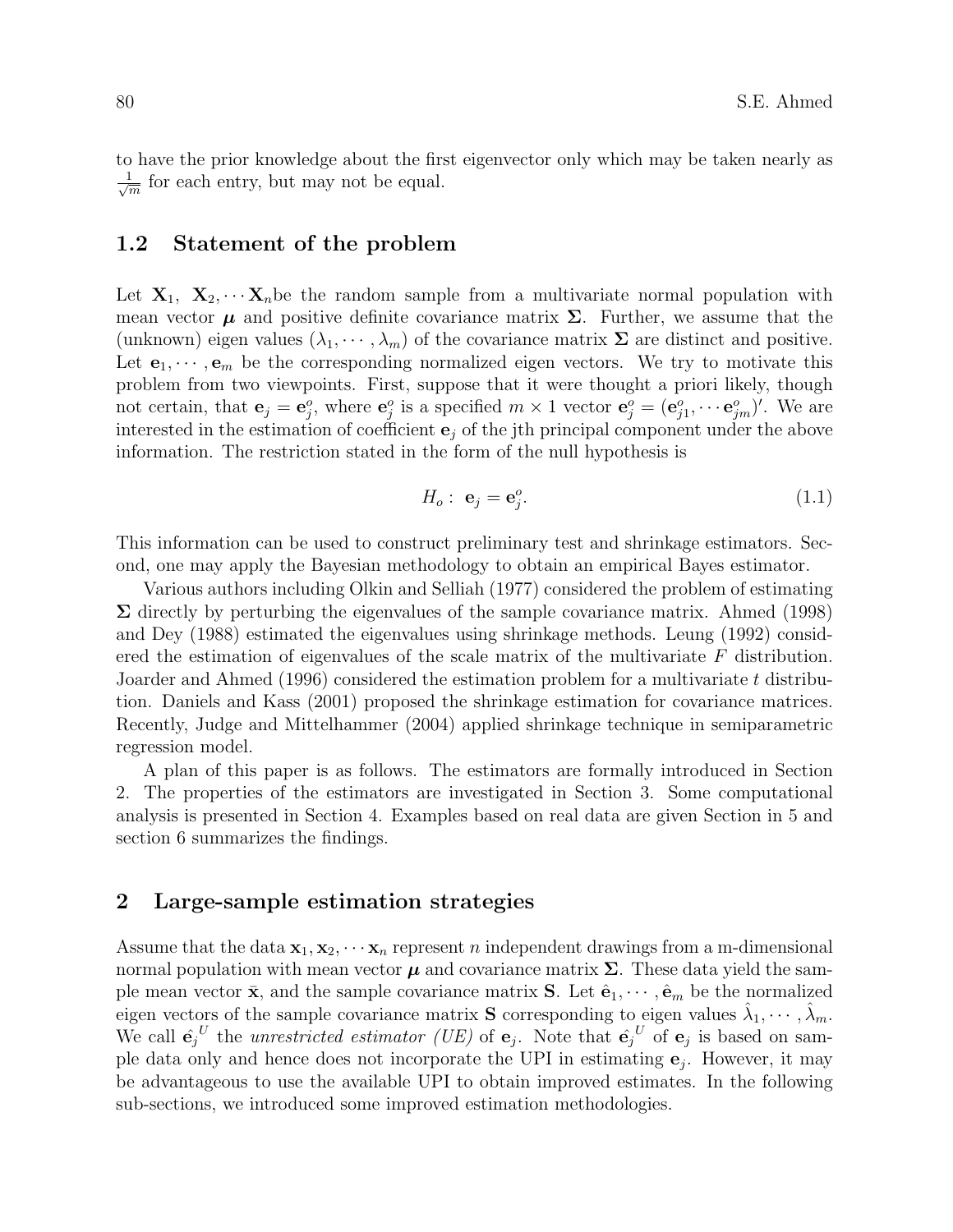# 2.1 Simple shrinkage estimator

Our objective is to identify a weighted linear combination of  $\hat{\mathbf{e}}_j^U$  and  $\mathbf{e}_j^o$  with smaller expected quadratic risk than the sample estimator  $\hat{\mathbf{e}_j}^U$ . Toward, this end, define a *simple* shrinkage (SS) estimator of  $\mathbf{e}_j$  as

$$
\hat{\mathbf{e}}_j^{SS} = \varpi \mathbf{e}_j^o + (1 - \varpi) \hat{\mathbf{e}}_j^U, \quad \varpi \in (0, 1), \tag{2.1}
$$

where  $\varpi$  is a constant, called the shrinkage coefficient. One might consider  $\varpi$  and  $(1 - \varpi)$ as two weighted constants of  $e_j^o$  and  $\hat{e_j}^U$  respectively. The value of  $\varpi$  reflects the degree of confidence in the UPI. The proposed estimator  $\hat{\mathbf{e}}_j^{SS}$  is a linear and convex combination of  $\hat{\mathbf{e}}_j^U$  and  $\mathbf{e}_j^o$  via a fixed value of  $\varpi$ . This is an example of the simple shrinkage estimator: the sample estimator is 'shrunk' towards  $e_j^o$ . The result is a biased estimator with a smaller risk near the hypothesized value.

# 2.2 Shrinkage preliminary test estimation

The *shrinkage preliminary test (SPT)* estimator of  $e_j$  is defined by

$$
\hat{\mathbf{e}_j}^{SP} = \hat{\mathbf{e}_j}^{SS} I(\mathcal{T}_j < c_{(n,\alpha)}) + \hat{\mathbf{e}_j}^{U} I(\mathcal{T}_j \geq c_{(n,\alpha)}),\tag{2.2}
$$

where  $I(A)$  is an indicator function of a set A.  $\mathcal{T}_j$  is a test-statistic for the null hypothesis  $H_o$ in (1.1) and will be given in the next section. For  $\varpi = 1$ , we obtain the simple *preliminary* test estimator (PT) given by

$$
\hat{\mathbf{e}_j}^P = \mathbf{e}_j^o I(\mathcal{T}_j < c_{(n,\alpha)}) + \hat{\mathbf{e}_j}^U I(\mathcal{T}_j \geq c_{(n,\alpha)}). \tag{2.3}
$$

Both preliminary test estimators are convex combinations of  $\hat{\mathbf{e}}_j^{\ U}$ ,  $\hat{\mathbf{e}}_j^{\ SS}$  and  $\hat{\mathbf{e}}_j^{\ U}$  and nonsample information  $(e_j^o)$  respectively, via a test-statistic for testing  $H_o$ . These estimators abound in a wide range of statistical applications, as evidenced by the bibliography by Giles and Giles (1993). In recent literature a discussion about preliminary testing can be found in Magnus (1999), Ohanti (1999), Reif and VIcek (2002), Khan and Ahmed (2003).

It is known that the preliminary test estimators are sensitive to departure from  $H<sub>o</sub>$  and may not be perfect for all  $e_i$  (Cohen, 1968). Further, for the multivariate normal mean vector, Stein (1956) and James and Stein (1961) considered a shrinkage estimator which dominates the sample mean vector. Their basic theory has been extended in various directions. To avoid the imperfection in preliminary test estimation, we propose two variants of shrinkage estimators in the following sub-section.

# 2.3 Doubly shrinkage estimation

We adopt the Stein-rule estimation approach to obtain the estimators that will dominate  $\hat{\mathbf{e}}_j^{\ U}$  over the entire parameter space notwithstanding of how correct the UPI is. First, we propose the doubly shrinkage (DS) estimator as follows:

$$
\begin{aligned}\n\hat{\mathbf{e}}_j^{DS} &= \hat{\mathbf{e}}_j^{SS} + \{1 - (m-3)T_j^{-1}\} (\hat{\mathbf{e}}_j^{U} - \hat{\mathbf{e}}_j^{SS}) \\
&= \hat{\mathbf{e}}_j^{U} - \varpi(m-3)T_j^{-1} (\hat{\mathbf{e}}_j^{U} - \mathbf{e}_j^{o}), \quad m \ge 4.\n\end{aligned} \tag{2.4}
$$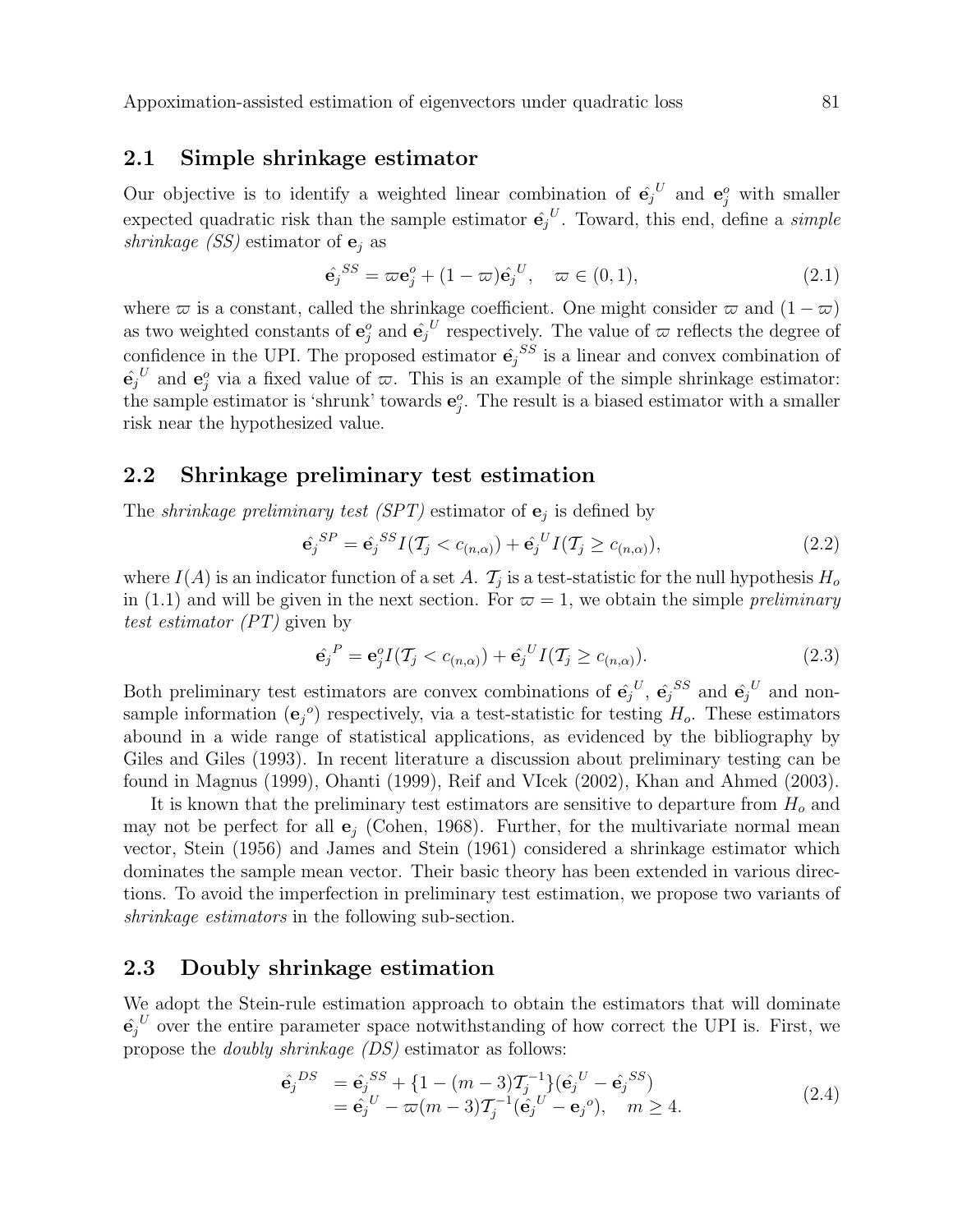Note that for  $\varpi = 1$ , we get the *ordinary shrinkage estimator (OSE)*, based on Stein-rule

$$
\hat{\mathbf{e}}_j^S = \hat{\mathbf{e}}_j^U - (m-3)\mathcal{T}_j^{-1}(\hat{\mathbf{e}}_j^U - \mathbf{e}_j^o), \quad m \ge 4.
$$
\n(2.5)

The proposed shrinkage estimators use the test-statistic  $\mathcal{T}_j$  to combine the sample data with the hypothesis  $H<sub>o</sub>$ . In this respect their course of action is like the preliminary test estimator. However, the estimator based on the preliminary test uses the statistic  $\mathcal{T}_j$  to select between  $\hat{\mathbf{e}}_j^{SS}$  and the unrestricted estimator whereas the proposed estimator  $\hat{\mathbf{e}}_j^{DS}$ uses the test statistic  $\mathcal{T}_j$  to shrink the estimator  $\hat{\mathbf{e}}_j^U$  towards the  $\hat{\mathbf{e}}_j^{SS}$ .

**Remark 1**: Noting that  $\hat{\mathbf{e}}_j^{DS}$  is not a convex combination of  $\hat{\mathbf{e}}_j^{SS}$  and  $\hat{\mathbf{e}}_j^{U}$  because  $[(m-3)T_i^{-1}]$  $\left[\begin{matrix} z^{-1} \\ j \end{matrix}\right]$  may be greater than 1.

Remark 2: Shrinkage estimator has a alarming peculiarity of over shrinking which may make the coordinates of shrinkage estimator have a different sign from the coordinates of the maximum likelihood estimator. One may agree on adjusting the magnitude of  $\hat{\mathbf{e}}_j^{\ U}$ , but the change of sign is somewhat a grave matter and it would make a practitioner rather uncomfortable if  $\mathcal{T}_j$  near zero is observed. However, it is important to note that this behavior does not adversely affect the risk performance of the shrinkage estimators.

A small adjustment of the shrinkage estimators leads to a convex combination of  $\hat{\mathbf{e}}_j^{\,U}$  and  $\hat{\mathbf{e}_j}^{SS}$ . We trim  $\hat{\mathbf{e}_j}^{DS}$  with its positive-part and propose the *positive-part doubly shrinkage* (PDS) estimator which may be written as

$$
\begin{aligned}\n\hat{\mathbf{e}}_j^{DS+} &= \hat{\mathbf{e}}_j^{U} - \varpi (m-3) \mathcal{T}_j^{-1} (\hat{\mathbf{e}}_j^{U} - \mathbf{e}_j^{o}) \\
&\quad - \varpi \{ 1 - (m-3) \mathcal{T}_j^{-1} \} I(\mathcal{T}_j < m-3) (\hat{\mathbf{e}}_j^{U} - \mathbf{e}_j^{o}), \quad m \ge 4.\n\end{aligned} \tag{2.6}
$$

Naturally, this estimator prevents changing the sign of  $\hat{\mathbf{e}}_j^U$  because if  $\mathcal{T}_j$  is observed small  $\hat{\mathbf{e}}_j^{DS+}$  assumes the value of  $\hat{\mathbf{e}}_j^{SS}$ . We shall later see that the DS estimator is dominated by its truncated version. For  $\overline{\omega} = 1$ , we obtain *ordinary positive-part shrinkage* estimator is defined as

$$
\hat{\mathbf{e}}_j^{S+} = \hat{\mathbf{e}}_j^U - (m-3)\mathcal{T}_j^{-1}(\hat{\mathbf{e}}_j^U - \mathbf{e}_j^o) \n- \{1 - (m-3)\mathcal{T}_j^{-1}\}I(\mathcal{T}_j < m-3)(\hat{\mathbf{e}}_j^U - \mathbf{e}_j^o), \quad m \ge 4.
$$
\n(2.7)

For review of the shrinkage estimators, we may refer to Kubokowa (1998), Hoffmann (1992), Brandwein and Strawderman (1990), Stigler (1990), Ahmed and Saleh (1999), and Ahmed and Sen (2004) among others.

Remark 3: We have defined several possible estimators for the parameter vector of interest. Although the proposed estimators no longer preserve the unit norms, however, the risk performance of these estimators is superior to that of  $\hat{\mathbf{e}}_j^U$ .

In the present investigation we shall study the properties of the proposed estimators under an asymptotic set up in the light of the usual weighted quadratic loss function. Considering a sequence of local alternatives  ${K_{(n)}}$ 

$$
K_{(n)}: \mathbf{e}_j = \mathbf{e}_{j_n}, \quad \text{where} \quad \mathbf{e}_{j_n} = \mathbf{e}_j^o + \frac{\delta}{\sqrt{n}}.
$$
 (2.8)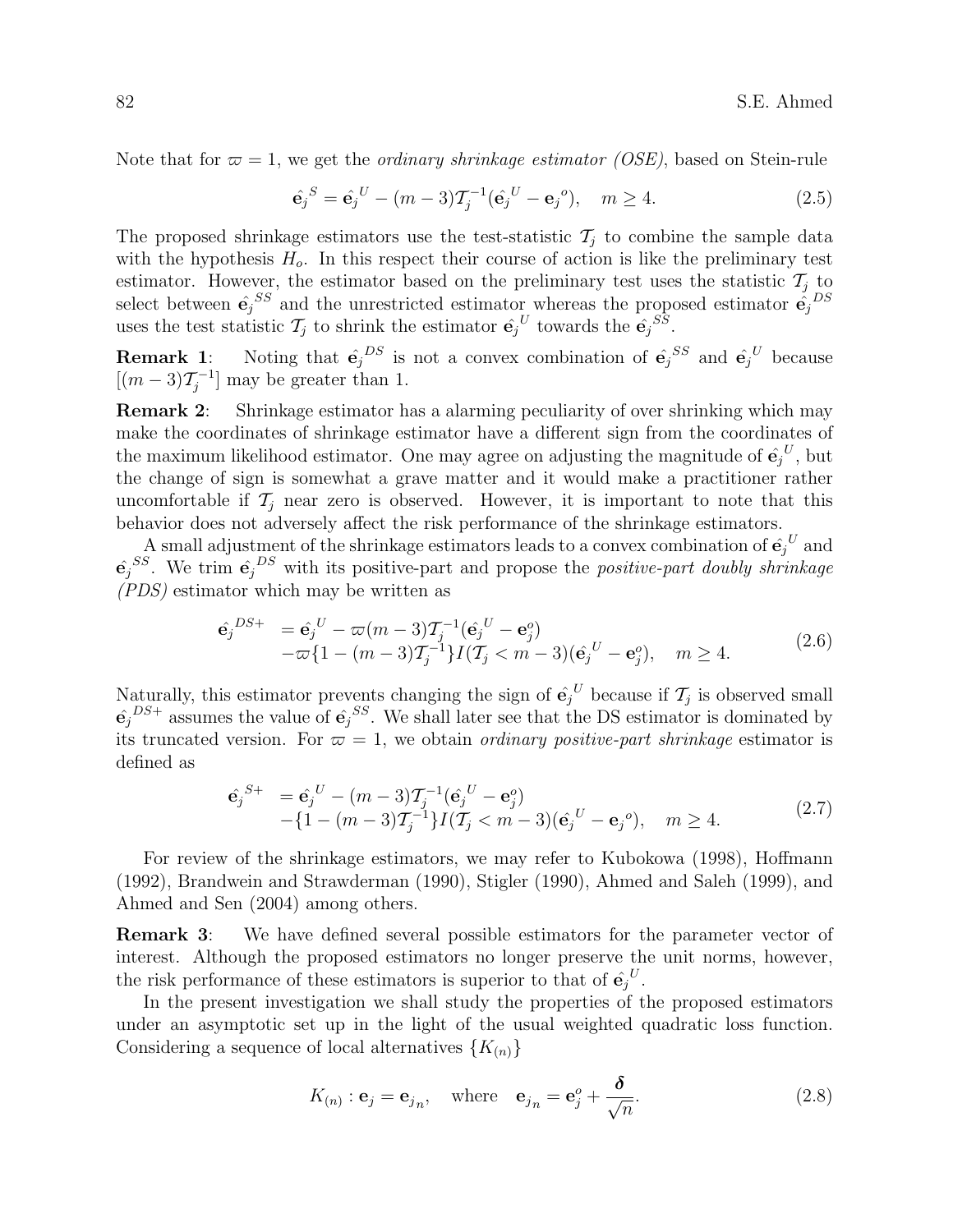Appoximation-assisted estimation of eigenvectors under quadratic loss 83

The *asymptotic distribution function (ADF)* of { √  $\overline{n}(\mathbf{e}_j^* - \mathbf{e}_j)$  is given by

$$
G(\mathbf{y}) = \lim_{n \to \infty} P\{\sqrt{n}(\mathbf{e}_j^* - \mathbf{e}_j) \le \mathbf{y}\},\tag{2.9}
$$

where  $e_j^*$  is any estimator of  $e_j$  for which the limit in (2.9) exists. Further, M =  $\int \int \cdots \int y y' dG(y)$ . Then, the *asymptotic distributional risk (ADR)* is defined by  $ADR(e_j^*; e_j)$  = trace  $(\mathbf{V}\mathbf{M})$ , where  $\mathbf{V}$  is a given positive semi-definite matrix.

# 3 Main results

Anderson (1963) established the following theorem which gives asymptotic distribution for the sample eigenvetors  $e_j$ .

**Theorem** (Anderson, 1963): Let **X** be an  $m \times 1$  random vector from a multivariate population with mean vector  $\mu$  and positive definite covariance matrix  $\Sigma$ . Suppose that the eigen values of  $\Sigma$  are  $\lambda_1, \lambda_2, \cdots, \lambda_m (> 0)$  and let  $\mathbf{e}_1, \mathbf{e}_2, \cdots, \mathbf{e}_m$  be corresponding normalized eigen vectors. Label  $\hat{\mathbf{e}}_1, \dots, \hat{\mathbf{e}}_m$  be the normalized eigen values of the sample covariance matrix **S** corresponding to eigen roots  $\hat{\lambda}_1, \dots, \hat{\lambda}_m$  (> 0). If  $\lambda_j$  is a distinct root, then as  $n \to \infty$ ,  $n^{\frac{1}{2}}(\hat{\mathbf{e}}_j^U - \mathbf{e}_j)$  has a limiting multivariate normal distribution with mean vector **0** and covariance matrix  $\Gamma$ ,  $N_m(\mathbf{0},\Gamma)$ , where

$$
\mathbf{\Gamma} = \lambda_j \sum_{i=1}^m \sum_{j \neq i}^m \left[ \frac{\lambda_i}{(\lambda_j - \lambda_i)^2} \right] \mathbf{e}_i \mathbf{e}_i'.
$$

It is important to note that covariance matrix  $\Gamma$  is singular. Further, we may represent Γ as follows

$$
\mathbf{\Gamma} = \mathbf{E}_{(j)} \mathbf{D}_{(j)}^2 \mathbf{E}_{(j)}',
$$

where

$$
\mathbf{E}_{(j)} = (\mathbf{e}_1, \mathbf{e}_2, \cdots, \mathbf{e}_{j-i}, \mathbf{e}_{j+1}, \cdots \mathbf{e}_m)
$$

$$
\mathbf{D}_{(j)}^2 = diag\left(\frac{\lambda_j \lambda_1}{(\lambda_j - \lambda_1)^2}, \cdots, \frac{\lambda_j \lambda_{j-1}}{(\lambda_j - \lambda_{j-1})^2}, \frac{\lambda_j \lambda_{j+1}}{(\lambda_j - \lambda_{j+1})^2}, \cdots, \frac{\lambda_j \lambda_m}{(\lambda_j - \lambda_m)^2}\right)
$$

Let us define the following transformation

$$
\mathbf{z} = \mathbf{D}_{(j)}^{-1} \mathbf{E}_{(j)} [n^{\frac{1}{2}} (\hat{\mathbf{e}}_j^{\ U} - \mathbf{e}_j)],
$$

then the limiting distribution of **z** is  $\aleph_{m-1}(\mathbf{0}, \mathbf{I})$ , where **I** is an identity matrix. Thus,

$$
\mathbf{z}'\mathbf{z} = [n^{\frac{1}{2}}(\hat{\mathbf{e}}_j^{\ U} - \mathbf{e}_j)]'\mathbf{Q}[n^{\frac{1}{2}}(\hat{\mathbf{e}}_j^{\ U} - \mathbf{e}_j)],
$$

where  $\mathbf{Q} = \mathbf{E}_{(j)} \mathbf{D}_{(j)}^{-2} \mathbf{E}_{(j)}'$ . Hence the limiting distribution of **z'z** is chi-square distribution with  $m-1$  degrees of freedom. The matrix Q may be displayed in the following relation

$$
\mathbf{Q} = \lambda_j \mathbf{\Sigma}^{-1} - 2\mathbf{I} + \frac{1}{\lambda_j} \mathbf{\Sigma}.
$$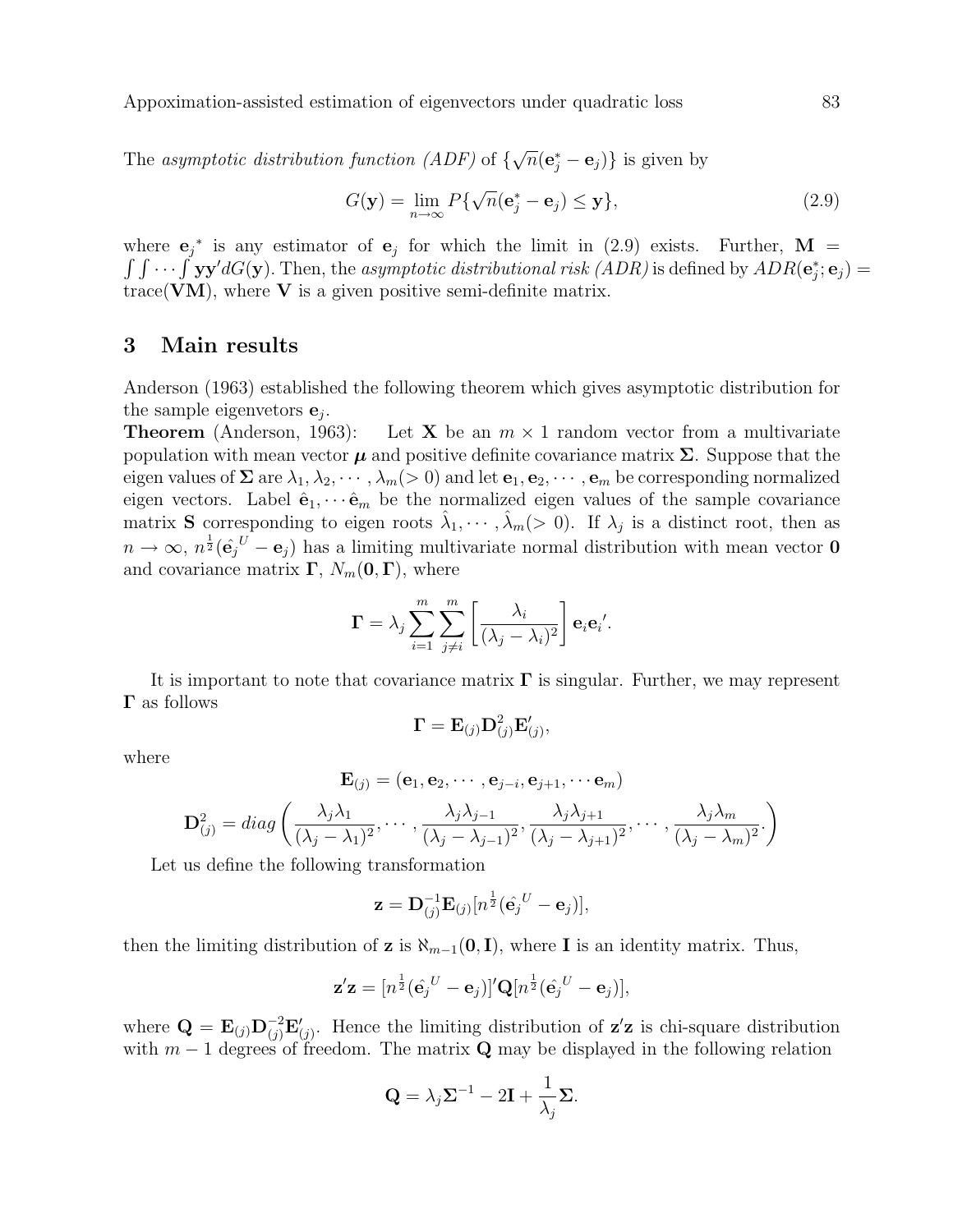Hence, the limiting distribution of the following quadratic form

$$
[n^{\frac{1}{2}}(\hat{\mathbf{e}}_j^{\ U}-\mathbf{e}_j)]'\left(\hat{\lambda}_j\mathbf{S}^{-1}-2\mathbf{I}+\frac{1}{\hat{\lambda}_j}\mathbf{S}\right)[n^{\frac{1}{2}}(\hat{\mathbf{e}}_j^{\ U}-\mathbf{e}_j)]
$$

is a central chi-square distribution (Anderson, 1963). Further, it can be shown that

$$
\mathcal{T}_j = n \left( \hat{\lambda}_j \mathbf{e}_j^o{}' \mathbf{S}^{-1} \mathbf{e}_j^o + \frac{1}{\hat{\lambda}_j} \mathbf{e}_j^o{}' \mathbf{S} \mathbf{e}_j^o - 2 \right)
$$

is distributed asymptotically as a central chi-square distribution when the null hypothesis in (1.1) is true with  $(m-1)$  degrees of freedom. For given  $\alpha(0 < \alpha < 1)$ , the critical value of  $\mathcal{T}_j$  may be approximated by  $\chi^2_{m-1,\alpha}$ , the upper 100 $\alpha$ % point of the chi-square distribution with  $(m-1)$  degrees of freedom under  $H<sub>o</sub>$ .

Note that for fixed alternatives it is straightforward to show that  $\mathcal{T}_j$  is a consistent test. For this obvious reason all the estimators will be ADR equivalent to  $\hat{\mathbf{e}}_j^U$  while  $\hat{\mathbf{e}}_j^{SS}$  will have a unbounded ADR. To avoid this technical difficulty we confine to a sequence of local alternatives  ${K_{(n)}}$  defined in relation (2.8) and have the following useful lemmas.

**Lemma 3.1:** Under local alternatives and usual regularity conditions as  $n$  increases √  $\overline{n}(\hat{\mathbf{e}}_j^U - \mathbf{e}_j^o) \stackrel{L}{\rightarrow} \aleph_m(\delta, \Gamma)$ . Hence, the test statistic  $\mathcal{T}_j$  is distributed asymptotically as a non-central chi-square distribution with  $(m - 1)$  degrees of freedom and non-centrality parameter  $\Delta = \delta' \mathbf{Q} \delta$ .

Let us define *asymptotic distributional bias vector (adbv)* of an estimator  $\mathbf{e}_j^*$  of  $\mathbf{e}_j$  as

$$
\mathbf{adbv}(\mathbf{e}_j^*) = \lim_{n \to \infty} E\{\sqrt{n}(\mathbf{e}_j^* - \mathbf{e}_j\}.
$$

Further, we transform various bias functions in scalar (quadratic) form by defining

$$
qb(\mathbf{e}_j^*) = [\mathbf{abdv}(\mathbf{e}_j^*)]' \mathbf{Q}[\mathbf{abdv}(\mathbf{e}_j^*)],
$$

Thus,  $qb(\mathbf{e}_j^*)$  is called quadratic bias of an estimator  $\mathbf{e}_j^*$  of parameter vector  $\mathbf{e}_j$ .

It is seen that only  $\hat{\mathbf{e}}_j^U$  is an asymptotically unbiased estimator of  $\mathbf{e}_j$ . On the other hand,  $adbv(\hat{\mathbf{e}}_j^{SS})$  is  $-\varpi\boldsymbol{\delta}$ , hence the quadratic bias of  $\hat{\mathbf{e}}_j^{SS}$  is  $\varpi^2\Delta$ . Thus, quadratic bias of  $\hat{\mathbf{e}}_j^{SS}$  increases with  $\Delta$  without an upper bound. This estimator will achieve the property of unbiasedness if and only if  $\Delta = 0$  which in return it requires  $\delta$  to be a null vector.

Theorem  $3.1$ : The *adbv* of  $\hat{\mathbf{e}}_i^{SP}$  is

$$
\mathbf{adbv}(\hat{\mathbf{e}_j}^{SP}) = -\varpi \boldsymbol{\delta} H_{m+1}(\chi^2_{m-1,\alpha};\Delta),
$$

where  $H_m(x;\Delta)$  stands for the non-central chi-square distribution function with noncentrality parameter  $\Delta$  and m degrees of freedom. This expression is established by using the results of Lemma 3.1.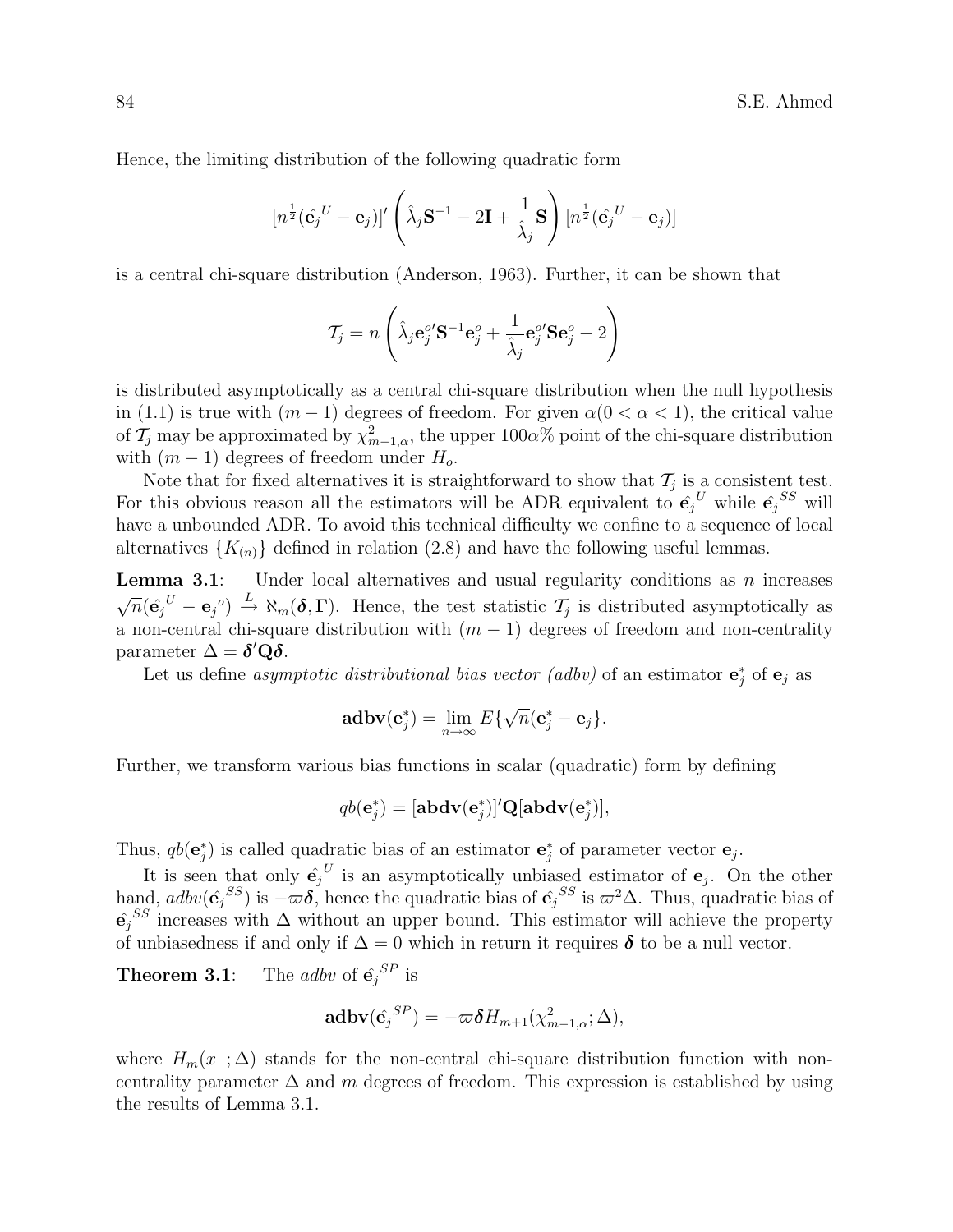The quadratic bias is  $qb(\hat{\mathbf{e}}_j^{SP}) = \omega^2 \Delta [H_{m+1}(\chi^2_{m-1,\alpha}; \Delta)]^2$ . Obviously, the qb of  $\hat{\mathbf{e}}_j^{SP}$  is a function of  $\Delta$ ,  $\varpi$  and  $\alpha$ . As a function of  $\Delta$  (for fixed  $\varpi$  and  $\alpha$ ), it starts from 0 increases to a point, then is decreased gradually to zero. As a function of  $\alpha$  for fixed  $\Delta$  and  $\varpi$ , it is a decreasing function of  $\alpha$  with a maximum value  $\varpi^2\Delta$  at  $\alpha = 0$  and 0 at  $\alpha = 1$ . The statistical properties of  $\hat{\mathbf{e}}_j^P$  may be obtained for  $\varpi = 1$  in the  $q b(\hat{\mathbf{e}}_j^{SP})$ .

**Theorem 3.2:** Using Lemma 3.1 the bias expression for  $\hat{\mathbf{e}}_j^{DS}$  is

$$
\mathbf{adbv}(\hat{\mathbf{e}_j}^{DS}) = -\varpi(m-3)\boldsymbol{\delta}E(\chi_{m+1}^{-2}(\Delta)),
$$

where  $E\left(\chi_m^{-2k}(\Delta)\right) = \int_0^\infty x^{-2k} dH_m(x;\Delta)$ . Hence  $qb(\hat{\mathbf{e}_j}^{DS}) = \varpi^2(m-3)^2 \Delta [E(\chi_{m+1}^{-2}(\Delta))]^2$ .  $E(\chi_{m+1}^{-2}(\Delta))$  is a decreasing log-convex function of  $\Delta$ . Hence, the qb of  $\hat{\mathbf{e}}_j^{DS}$  starts at  $\Delta = 0$ then decreases to a point and then increases towards the origin.

Figure 1 validates the behavior of the quadratic bias of the proposed estimator. **Theorem 3.3**: By virtue of Lemma 3.1 the expressions for **adbv** and qb  $\hat{\mathbf{e}}_j^{DS+}$  are given in the following relations, respectively

$$
\mathbf{adbv}(\hat{\mathbf{e}_j}^{DS+}) = -\varpi \delta \left[ H_{m+1}(m-3; \Delta) + E\{\chi_{m+1}^{-2}(\Delta)I(\chi_{m+1}^2(\Delta)) > (m-3))\} \right]
$$

$$
qb(\hat{\mathbf{e}_j}^{DS+}) = \varpi^2 \Delta \left[ H_{m+1}(m-3; \Delta) + E\{\chi_{m+1}^{-2}(\Delta)I(\chi_{m+1}^2(\Delta)) > (m-3))\} \right]^2.
$$

The graph of  $qb(\hat{\mathbf{e}}_j^{DS+})$  follows the same pattern as that of  $\hat{\mathbf{e}}_j^{DS}$ . However,  $\hat{\mathbf{e}}_j^{DS+}$  is less biased than that of  $\hat{\mathbf{e}}_j^{DS}$  for all  $\varpi \in [0, 1)$ .

### [Figure 1 about here]

Now, we provide asymptotic distributional risk analysis for the proposed estimators under local alternatives.

It is seen that ADR of  $\hat{\mathbf{e}}_j^U$  has a constant value trace(VT). The ADR of  $\hat{\mathbf{e}}_j^{SS}$  is  $(1-\varpi)^2$ trace(V $\Gamma$ )+ $\varpi^2 \delta' V \delta$ . It is an unbounded function of  $\Delta$  and satisfies the inequality

$$
(1 - \varpi)^2 tr(\mathbf{V}\mathbf{\Gamma}) + \varpi^2 \Delta Ch_{\min}(\mathbf{V}\mathbf{\Gamma}) \le \text{ADR}(\hat{\mathbf{e}}_j^{SS})
$$
  
 
$$
\le (1 - \varpi)^2 tr(\mathbf{V}\mathbf{\Gamma}) + \varpi^2 \Delta Ch_{\max}(\mathbf{V}\mathbf{\Gamma}),
$$
 (3.1)

where  $Ch_{min}({\bf A})$  and  $Ch_{max}({\bf A})$  are the smallest and the largest eigen values of the matrix **A**. Thus, the two bounds of ADR  $(\hat{\mathbf{e}_j}^{SS})$  intersects with the ADR $(\hat{\mathbf{e}_j}^{U})$  at

$$
\Delta_l = \frac{2 - \varpi}{\varpi} \frac{tr(\mathbf{V}\mathbf{\Gamma})}{Ch_{\max}(\mathbf{V}\mathbf{\Gamma})} \quad \text{and} \quad \Delta_m = \frac{2 - \varpi}{\varpi} \frac{tr(\mathbf{V}\mathbf{\Gamma})}{Ch_{\min}(\mathbf{V}\mathbf{\Gamma})}
$$

respectively. Also, if

$$
0 \le \Delta \le \Delta_l \tag{3.2}
$$

then  $\hat{\mathbf{e}}_j^{SS}$  has a smaller ADR than that of  $\hat{\mathbf{e}}_j^{U}$ . On the other hand, if  $\Delta_m \leq \Delta$  then  $\hat{\mathbf{e}}_j^{U}$ has a smaller ADR than  $\hat{\mathbf{e}_j}^{SS}$ .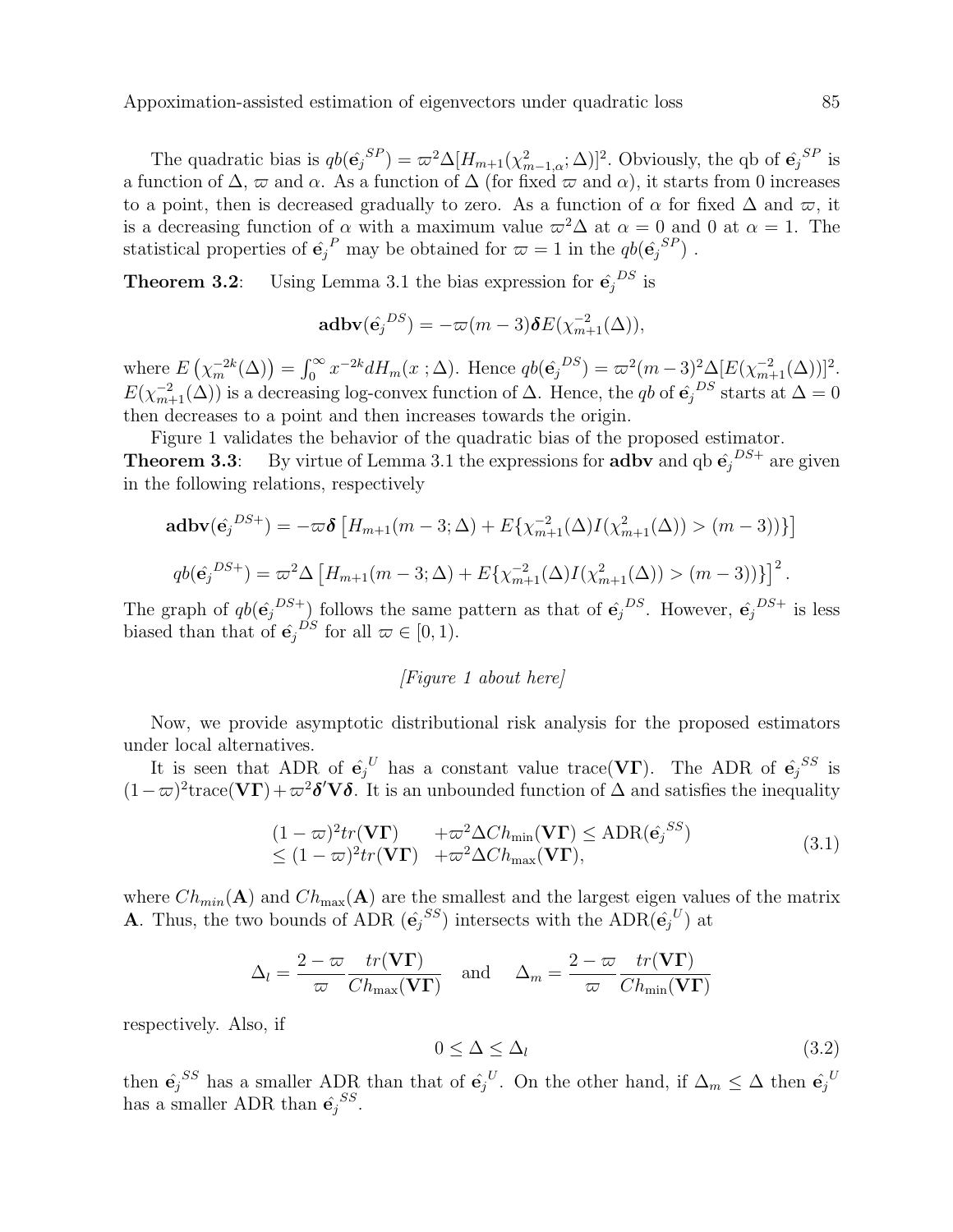**Theorem 3.4:** Under local alternatives and as  $n \to \infty$ , the ADR of  $\hat{\mathbf{e}}_j^{SP}$  is

$$
ADR(\hat{\mathbf{e}}_{j}^{SP}, \mathbf{e}_{j}) = \text{trace}(\mathbf{V}\mathbf{\Gamma}) - \varpi(2 - \varpi)\text{trace}(\mathbf{V}\mathbf{\Gamma})H_{m+1}(\chi_{m-1,\alpha}^{2}; \Delta) + \delta'\mathbf{V}\delta\{2\varpi H_{m+1}(\chi_{m-1,\alpha}^{2}; \Delta) - \varpi(2 - \varpi)H_{m+3}(\chi_{m-1,\alpha}^{2}; \Delta)\}.
$$
(3.3)

Proof: We use the same argument as in Ahmed (2001) to arrive at the above relation (and thereby avoiding the proof).

From relation 3.3 it is clear that if

$$
0 \leq \Delta \leq \frac{(2-\varpi)tr(\mathbf{V}\mathbf{\Gamma})H_{m+1}(\chi_{m-1}^2(\alpha);\Delta)}{Ch_{\max}(\mathbf{V}\mathbf{\Gamma})[2H_{m+1}(\chi_{m-1}^2(\alpha);\Delta)-(2-\varpi)H_{m+3}(\chi_{\varpi-1}^2(\alpha);\Delta)]},\tag{3.4}
$$

then the ADR of  $\hat{\mathbf{e}}_j^{SP}$  is smaller than that of  $\hat{\mathbf{e}}_j^{U}$ . As  $\alpha$  (the level of significance) approaches to 1,  $ADR(\hat{\mathbf{e}}_j^{SP})$  tends to  $ADR(\hat{\mathbf{e}}_j^{U})$ . This is also true when  $\Delta \to \infty$ . Undoubtedly, at  $\Delta = 0$ , the ADR( $\hat{\mathbf{e}}_j^{SP}$ ) assumes the smallest possible value, i.e.,  $tr(\mathbf{V}\mathbf{\Gamma})\{1-\}$  $\varpi(2-\varpi)H_{m+1}(\chi^2_{m-1}(\alpha);0)$ , which keeps on increasing crossing the line  $tr(V\Gamma)$ , reaches to maximum then decreases monotonically to the  $\text{ADR}(\hat{\mathbf{e}}_j^U)$ .

For  $\varpi = 1$ , we obtain the comparison of  $\hat{\mathbf{e}}_j^U$  and  $\hat{\mathbf{e}}_j^P$ . Thus,  $\hat{\mathbf{e}}_j^P$  performs better than  $\hat{\mathbf{e}_j}^U$  whenever  $\Delta$  is in the interval

$$
0 \le \Delta \le \frac{tr(\mathbf{V}\mathbf{\Gamma})H_{m+1}(\chi_{m-1}^2(\alpha);\Delta)}{Ch_{\max}(\mathbf{V}\mathbf{\Gamma})\{2H_{m+1}(\chi_{m+1}(\chi_{m-1}^2(\alpha);\Delta) - H_{m+3}(\chi_{m-1}^2(\alpha);\Delta)\}}.
$$
(3.5)

Interestingly, while comparing the right hand side of (3.4) to that of (3.5) we find that  $\hat{\mathbf{e}_j}^{SF}$ provides a wider range than  $\hat{\mathbf{e}_j}^P$  in which it has a smaller ADR than  $\hat{\mathbf{e}_j}^U$ . This indicates that the performance of  $\hat{\mathbf{e}}_j^{SP}$  is relatively superior to  $\hat{\mathbf{e}}_j^{P}$ .

If  $\Delta = 0$ , then the ADR of  $\hat{\mathbf{e}}_j^{SS}$  takes the value  $(1 - \varpi)^2 tr(\mathbf{V}\mathbf{\Gamma})$  whereas ADR of  $\hat{\mathbf{e}}_j^{SF}$ is  $tr(\mathbf{V}\mathbf{\Gamma})\{1-\varpi(2-\varpi)H_{m+1}(\chi_{m-1}^2(\alpha);0\}$ . The ADR difference at  $\Delta=0$  is

$$
\text{ADR}(\hat{\mathbf{e}_j}^{SS}) - \text{ADR}(\hat{\mathbf{e}_j}^{SP}) = -\varpi(2-\varpi)\{1 - H_{m+1}(\chi^2_{m-1}(\alpha), 0)\}.
$$

It is concluded that  $\hat{\mathbf{e}}_j^{SS}$  performs better than  $\hat{\mathbf{e}}_j^{SP}$  under  $H_o$ . However, for  $\Delta \neq 0$ , the ADR difference shows that  $\hat{\mathbf{e}}_j^{SS}$  performs better than  $\hat{\mathbf{e}}_j^{SP}$  whenever

$$
0 \leq \Delta \leq \frac{(2-\varpi)tr(\mathbf{V}\mathbf{\Gamma})\{1-H_{m+1}(\chi^2_{m-1}(\alpha);\Delta)\}}{Ch_{\max}(\mathbf{V}\mathbf{\Gamma})\{\varpi-2H_{m+1}(\chi^2_{m-1}(\alpha);\Delta)+(2-\varpi)H_{m+3}(\chi^2_{m-1}(\alpha);\Delta)\}}.
$$

It can be safely said that neither  $\hat{\mathbf{e}}_j^{SS}$  nor  $\hat{\mathbf{e}}_j^{SP}$  is asymptotically admissible with respect to each other.

**Theorem 3.5:** For large n, the ADR function for  $\hat{\mathbf{e}}_j^{DS+}$  under the local alternatives is

$$
ADR(\hat{\mathbf{e}}_{j}^{DS+}, \mathbf{e}_{j}) = ADR(\hat{\mathbf{e}}_{j}^{DS}, \mathbf{e}_{j}) - \varpi^{2} \text{trace}(\mathbf{V}\mathbf{\Gamma})
$$
  
\n
$$
E[\{1 - (m-3)\chi_{m+1}^{-2}(\Delta)\}^{2}I(\chi_{m+1}^{2}(\Delta) \leq (m-3)]
$$
  
\n
$$
+\varpi \delta' \mathbf{V} \delta \left[E[2\{1 - (m-3)\chi_{m+3}^{-2}(\Delta)\}I(\chi_{m+1}^{2}(\Delta) \leq (m-3)] - \varpi E[\{1 - (m-3)\chi_{m+3}^{-2}(\Delta)\}^{2}I(\chi_{m+3}^{2}(\Delta) \leq (m-3)]\right],
$$
\n(3.6)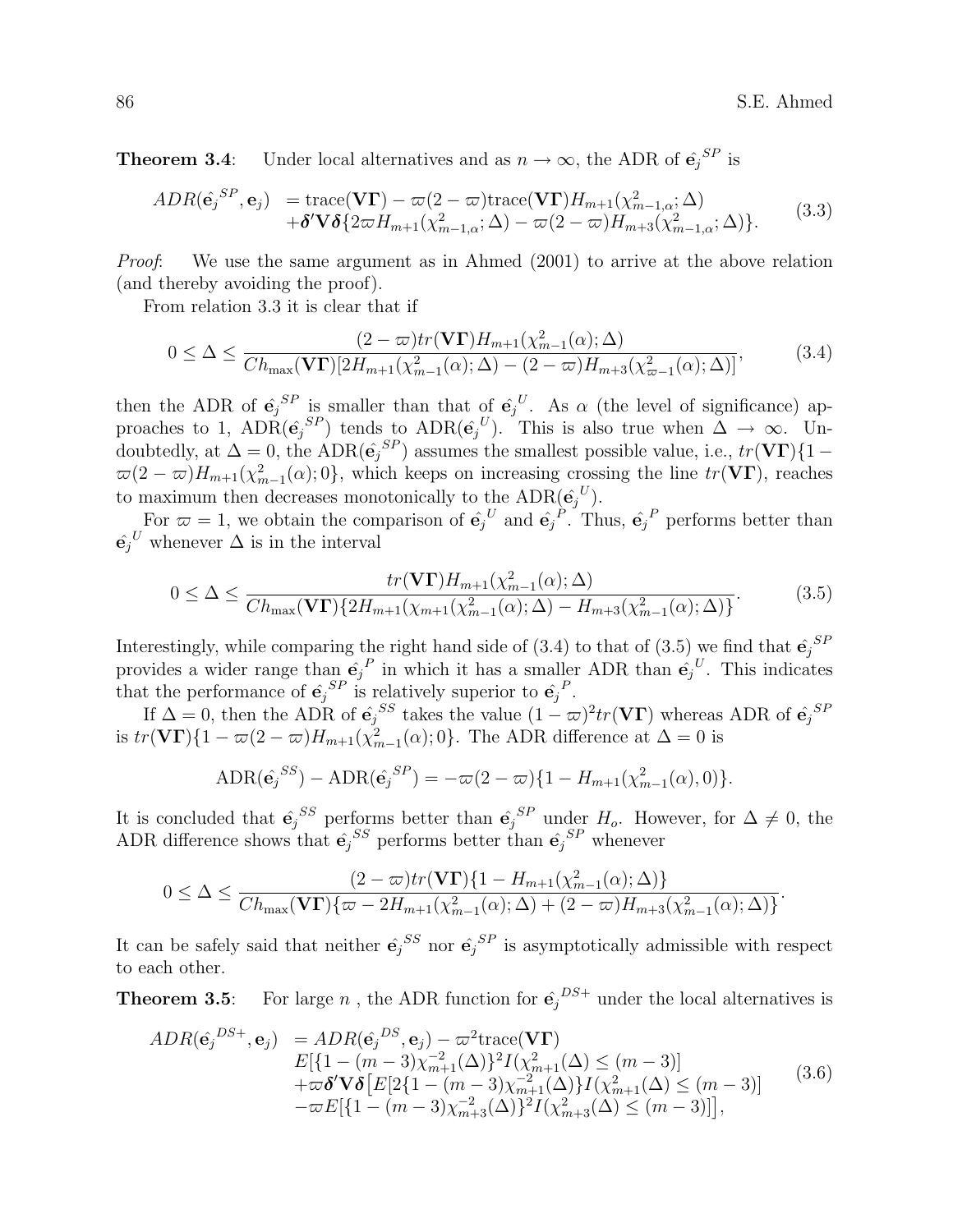Appoximation-assisted estimation of eigenvectors under quadratic loss 87

where

$$
ADR(\hat{\mathbf{e}}_j^{DS}, \mathbf{e}_j) = \text{trace}(\mathbf{V}\mathbf{\Gamma}) + \delta'\mathbf{V}\delta\varpi(m-3)[4+\varpi(m-3)]E(\chi_{m+3}^{-4}(\Delta)) -\varpi(m-3)\text{trace}(\mathbf{V}\mathbf{\Gamma})\{2E(\chi_{m+1}^{-2}(\Delta)) - c(m-3)E(\chi_{m+1}^{-4}(\Delta))\}.
$$
 (3.7)

Proof: We derive the above expressions by using the argument as in Ahmed (2001) and after some tedious algebra and repeated application of Stein's identities.

We determine the value of  $\varpi$  at which minimum is attained for the ADR of  $\hat{\mathbf{e}_j}^{DS}$ . Using the Stein's identity

$$
E[\chi_{p-2}^{-2}(\Delta)] - (p+2)E[\chi_{p+2}^{-4}(\Delta)] = \Delta E[\chi_{p+4}^{-4}(\Delta)],
$$

taking  $p = m - 1$  in the above identity then

$$
E[\chi_{m+1}^{-2}(\Delta)] - (m-3)E[\chi_{m+1}^{-4}(\Delta)] = \Delta E[\chi_{m+3}^{-4}(\Delta)].
$$

Let  $g_1 = E[\chi_{m+3}^{-4}(\Delta)], g_2 = E[\chi_{m+1}^{-2}(\Delta)]$  and  $g_3 = E[\chi_{m+1}^{-4}(\Delta)].$  Then  $\Delta g_1 = g_2 - (m-3)g_3$ . Hence,

$$
ADR(\hat{\mathbf{e}}_j^{DS}, \mathbf{e}_j) = (m-1) + \Delta(m-3)g_1(4+\varpi)(m-3))\varpi
$$
  

$$
-\varpi(m-3)(m-1)[2g_2 - \varpi(m-3)g_3]
$$
  

$$
=\varpi^2[(m-3)^2\Delta g_1 + (m-3)^2(m-1)g_3] + \varpi[4\Delta g_1(m-3) - 2g_2(m-1)(m-3)] + (m-1).
$$

Noting that this is a quadratic function of  $\varpi$ , it has form  $a\varpi^2 + b\varpi + c$  and  $a > 0$ . Then this function has minimum at the point  $-\frac{b}{2}$  $\frac{b}{2a}$ . In this case

$$
\begin{array}{rcl}\n\varpi_o & = -\frac{b}{2a} = \frac{2g_2(m-1)(m-3) - 4\Delta g_1(m-3)}{2(m-3)^2[\Delta g_1 + (m-1)g_3]} \\
& = \frac{g_2(m-1) - 2\Delta g_1}{(m-3)[\Delta g_1 + (m-1)g_3]}\n\end{array}
$$

Now by applying the Stein's identity for  $\Delta g_1$  both in numerator and denominator, we get

$$
\varpi_o = \frac{g_2(m-1) - 2g_2 + 2(m-3)g_3}{(m-3)[g_2 - (m-3)g_3 + (m-1)g_3]} = 1.
$$

Thus, the minimum of ADR function of  $\hat{\mathbf{e}}_j^{DS}$  is attained at  $\varpi_o = 1$ . Further, it can be seen that ADR of  $\hat{\mathbf{e}}_j^{DS}$  decreases as  $\varpi$  increases.

In order to investigate the comparative properties of the proposed estimators, let us consider the class of positive semi-definite matrices  $\mathcal S$  defined by

$$
S = \left\{ \mathbf{V} : \frac{tr(\mathbf{V}\mathbf{\Gamma})}{Ch_{\max}(\mathbf{V}\mathbf{\Gamma})} \ge \frac{4 + \varpi(m-3)}{2} \right\}.
$$
 (3.8)

We find that

$$
\text{ADR}(\hat{\mathbf{e}}_j^{DS+}, \mathbf{e}_j) \le \text{ADR}(\hat{\mathbf{e}}_j^{DS}, \mathbf{e}_j) \le \text{ADR}(\hat{\mathbf{e}}_j^{U}, \mathbf{e}_j),
$$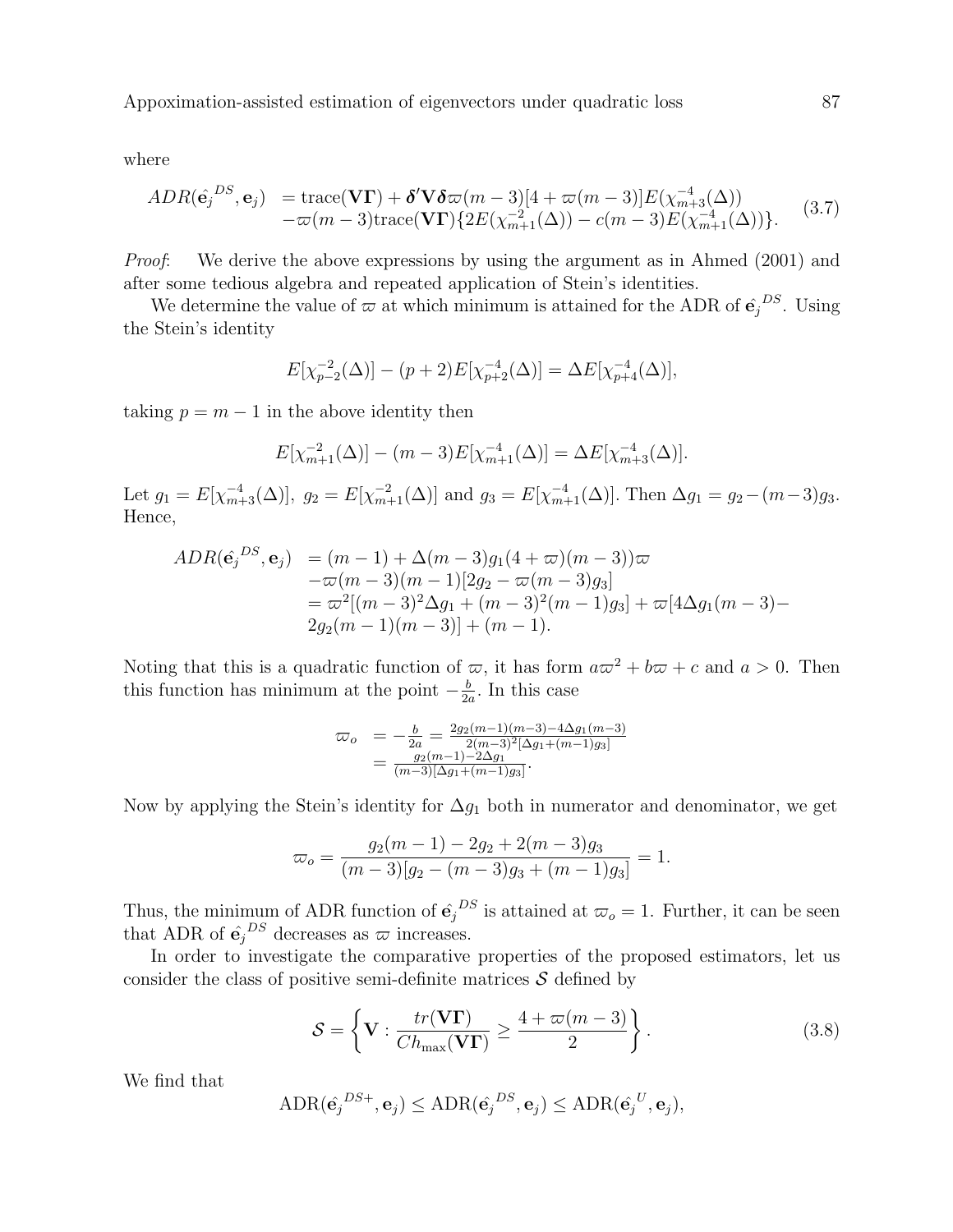,

for all  $\Delta$  and  $\mathbf{V} \in \mathcal{S}$ . Thus  $\hat{\mathbf{e}}_j^{DS+}$  is asymptotically superior to the other two estimators for  $m \geq 4$ .

Under the null hypothesis the ADR of  $\hat{\mathbf{e}}_j^{SP}$  and of  $\hat{\mathbf{e}}_j^{DS+}$  are

$$
\text{ADR}(\hat{\mathbf{e}}_j^{SP}, \mathbf{e}_j) = tr(\mathbf{V}\mathbf{\Gamma})\{1 - \varpi(2 - \varpi)H_{m+1}(\chi_{m-1}^2(\alpha); 0)\},
$$

$$
\text{ADR}(\hat{\mathbf{e}}_j^{DS+}, \mathbf{e}_j) = tr(\mathbf{V}\mathbf{\Gamma})\left\{1 - \varpi(2 - \varpi)\frac{m-3}{m-1}\right\}.
$$

The ADR difference is

$$
\text{ADR}(\hat{\mathbf{e}}_j^{DS+}, \mathbf{e}_j) - \text{ADR}(\hat{\mathbf{e}}_j^{SP}, \mathbf{e}_j) = tr(\mathbf{V}\mathbf{\Gamma})\varpi(2-\varpi)\left\{H_{m+1}(\chi^2_{m-1}(\alpha); 0) - \frac{m-3}{m-1}\right\}
$$

which is positive if  $\alpha$  belongs to the set

$$
A_{\alpha} = \left\{ \alpha : H_{m+1}(\chi_{m-1}^2(\alpha), 0) > \frac{m-3}{m-1} \right\}.
$$

If  $\alpha \in A_{\alpha}$ , then  $\text{ADR}(\hat{\mathbf{e}}_j^{DS+}) > \text{ADR}(\hat{\mathbf{e}}_j^{SP}, \mathbf{e}_j)$  for all  $\varpi \in [0, 1)$ . In this case clearly  $\hat{\mathbf{e}}_j^{SF}$ performs better than  $\hat{\mathbf{e}}_j^{DS+}$ , otherwise  $\hat{\mathbf{e}}_j^{DS+}$  is superior. If we are willing to ignore those values of  $\alpha$  that fall in  $A(\alpha)$  then under  $H_{\alpha}$ 

$$
\text{ADR}(\hat{\mathbf{e}_j}^{DS+}, \mathbf{e}_j) \le \text{ADR}(\hat{\mathbf{e}_j}^{DS}, \mathbf{e}_j) \le \text{ADR}(\hat{\mathbf{e}_j}^{SP}, \mathbf{e}_j),
$$

with strict inequality holds for some  $\Delta$ . However, it is evident that as  $\Delta$  departs from 0, i.e.,  $H_o$  is violated then the dominance picture changes. Nevertheless, as  $\Delta \to \infty$ , these three estimators are asymptotically equivalent. Otherwise, the curves of ADR of  $\hat{\mathbf{e}}_j^{SP}, \hat{\mathbf{e}}_j^{DS}$  and  $\hat{\mathbf{e}}_j^{DS+}$  intersect for the set  $A_\alpha$ , and none of the estimators are asymptotically admissible relative to each other. However, for those values of  $\alpha \notin A_{\alpha}$ , the picture remains as in the above relation. We conclude this section with the following remark.

**Remark** 4: If  $m \leq 3$ , one would prefer the use of  $\hat{\mathbf{e}}_j^{SP}$  against  $\hat{\mathbf{e}}_j^{SS}$  as the size of  $\Delta$ is usually unknown. However, if  $m \geq 4$ , then  $\mathbf{e}_j^{DS+}$  is the most desirable candidate as an estimator of  $e_j$ , unless the size of  $\Delta$  is known to be very small, in this case  $\hat{e_j}^{SS}$  will have the smallest ADR.

# 4 Some computed risk analysis

We realize that  $\Gamma$  is a singular matrix for computational sake we may choose  $V = Q$ . In this case,  $\delta' V \delta = \Delta$  and

$$
tr(\mathbf{V}\mathbf{\Gamma}) = \frac{trace(\mathbf{Q}\mathbf{\Gamma}) = trace(\mathbf{E}_{(j)}\mathbf{E}'_{(j)})}{trace(\mathbf{I} - \mathbf{e}_j\mathbf{e}'_j) = trace(\mathbf{I}) - trace(\mathbf{e}_j\mathbf{e}'_j)} =
$$
  

$$
m - trace(\mathbf{e}'_j\mathbf{e}_j) = m - 1.
$$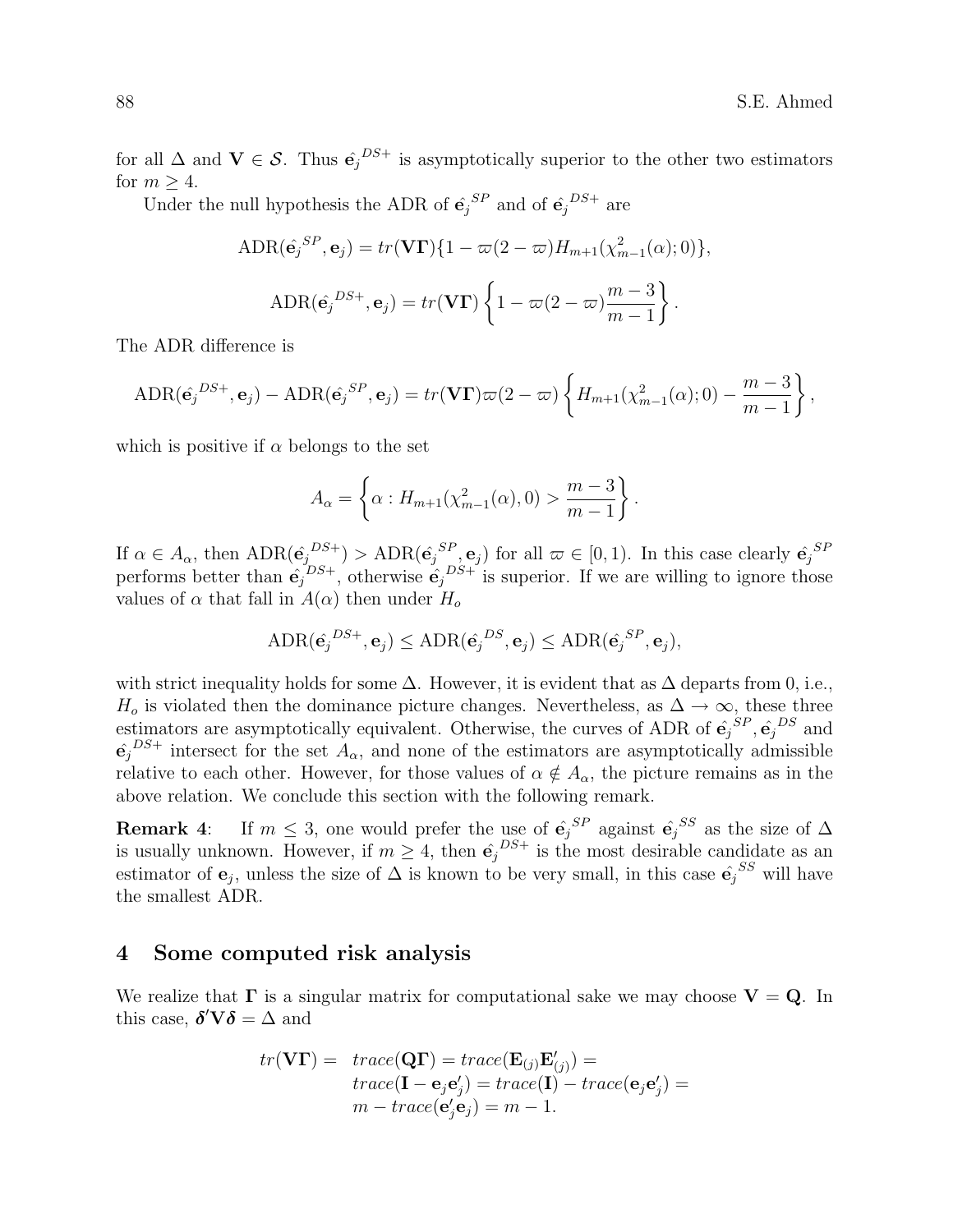Thus, in sequel we consider  $V = Q$  to facilitate numerical computation of the various  $ADR$ functions and with this substitution, we have the following Lemma.

#### Lemma 4.1:

$$
ADR(\hat{\mathbf{e}}_j^U, \mathbf{e}_j) = m - 1,\tag{4.1}
$$

$$
ADR(\hat{\mathbf{e}}_j^{SS}, \mathbf{e}_j) = (1 - \varpi)^2 (m - 1) + \varpi^2 \Delta \tag{4.2}
$$

$$
ADR(\hat{\mathbf{e}}_j^{SP}, \mathbf{e}_j) = (m-1)[1 - \varpi(2 - \varpi)H_{m+1}(\chi_{m-1,\alpha}^2; \Delta)] + \Delta \{2\varpi H_{m+1}(\chi_{m-1,\alpha}^2; \Delta) - \varpi(2 - \varpi)H_{m+3}(\chi_{m-1,\alpha}^2; \Delta)\},
$$

$$
ADR(\hat{\mathbf{e}}_j^{DS}, \mathbf{e}_j) = m - 1 + \Delta \varpi (m - 3)[4 + \varpi (m - 3)]E(\chi_{m+3}^{-4}(\Delta)) - \varpi (m - 3)(m - 1)\{2E(\chi_{m+1}^{-2}(\Delta)) - \varpi (m - 3)E(\chi_{m+1}^{-4}(\Delta))\},
$$
(4.3)

$$
ADR(\hat{\mathbf{e}}_{j}^{DS+}, \mathbf{e}_{j}) = ADR(\hat{\mathbf{e}}_{j}^{DS}, \mathbf{e}_{j}) - \varpi^{2}(m-1)
$$
  
\n
$$
E[\{1 - (m-3)\chi_{m+1}^{-2}(\Delta)\}^{2}I(\chi_{m+1}^{2}(\Delta) \leq (m-3)]
$$
  
\n
$$
+\varpi\Delta \left[E[2\{1 - (m-3)\chi_{m+1}^{-2}(\Delta)\}I(\chi_{m+1}^{2}(\Delta) \leq (m-3)]
$$
  
\n
$$
-\varpi E[\{1 - (m-3)\chi_{m+3}^{-2}(\Delta)\}^{2}I(\chi_{m+3}^{2}(\Delta) \leq (m-3)]\right].
$$
\n(4.4)

We have numerically calculated the values of ADR of the estimators versus  $\Delta$  at selected values of m,  $\alpha$  and  $\varpi$ . The results are presented graphically in Figures 2-3. These graphs validate our analytical findings as discussed in the previous section. Not surprisingly, proposed Stein-rule estimators outshine their competitors in the entire parameter space induced by non-centrality parameter  $\Delta$ . However, it is important to note that for small values of  $\varpi$  the performance of  $\hat{\mathbf{e}}_j^{SS}$  is worth considering. In these cases the  $\hat{\mathbf{e}}_j^{SS}$  dominates the rest of the estimators in a very large parameter space. All the estimators have maximum risk gain over the  $\hat{\mathbf{e}}_j^U$  at  $\Delta = 0$  and the value of the improvement is a decreasing function of  $\Delta$ . However, at  $\Delta = 0$ , the improvement of  $\hat{\mathbf{e}_j}^{SS}$  over  $\hat{\mathbf{e}_j}^{U}$  is the largest as compared to other proposed estimators, which decreases as  $\Delta$  increases without a bound. The value of the improvement of  $\hat{\mathbf{e}_j}^{SP}$  over  $\hat{\mathbf{e}_j}^{U}$  follows a similar pattern, however, it is bounded in  $\Delta$ . On the other hand, both  $\hat{\mathbf{e}}_j^{DS}$  and  $\hat{\mathbf{e}}_j^{DS+}$  improve upon  $\hat{\mathbf{e}}_j^{U}$  in the entire parameter space.

 $[Figures 2-3 about here]$ 

### 5 Examples

In this section we present three examples for practical purposes.

Example 1: We return to the second motivating example described in the Section 1, and consider the analysis of the data provided in Jolicoeur and Mosimann (1960). In a study of size and shape relationships for painted turtles, they measured carapace length, width, and height.

The natural logarithms of the dimensions of 24 male turtles have sample mean vector  $\bar{x} = [4.725, 4.478, 3.703]$ , and covariance matrix

$$
\mathbf{S} = 10^{-3} \begin{pmatrix} 11.072 & 8.019 & 8.160 \\ 8.019 & 6.417 & 6.005 \\ 8.160 & 6.005 & 6.773 \end{pmatrix}.
$$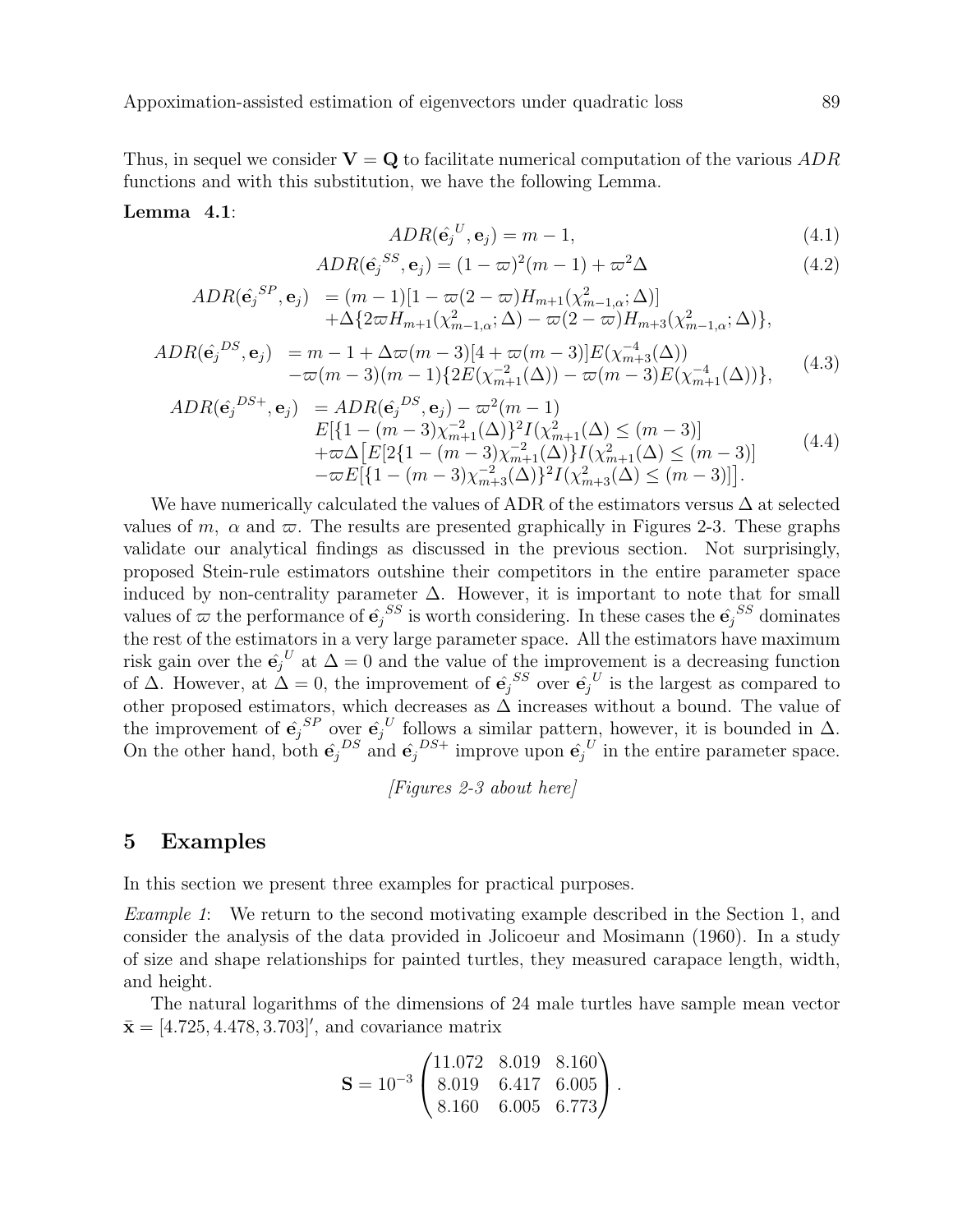A principal component analysis yields the first estimated principal component

$$
\hat{\mathbf{e}}_1^U = [0.683, 0.510, 0.523]^\prime,
$$

which explains 96% of the total variance. There is some evidence that the corresponding population correlation matrix may be of equal-correlation and positively correlated. This information is very well used to specify the value of first the eigenvector. Thus, the first eigenvector may be specified as  $\frac{1}{\sqrt{2}}$  $\frac{1}{3}$  plus a perturbation to ensure that the eigenvalues of covariance matrix are distinct. With this remark we may specify  $e_1$  as follows

$$
\mathbf{e}_1^o = [0.70, 0.50, 0.51]^\prime.
$$

The usual sample estimate is

$$
\hat{\mathbf{e}}_1^U = [0.683, 0.510, 0.523]'
$$

so the data does seem to be consonant with the prior belief. Further, we find  $\mathcal{T}_1 = 0.9722$ for testing the prior belief null hypothesis. In this example, we have  $m = 3$ , hence with 2 degrees of freedom, the critical value for a 5% significance test is  $\chi^2_{(2,05)} = 5.99$ , so the prior belief hypothesis is tenable. Using  $\varpi = 0.5$ , we have applied some of the estimators defined in this communication to this set of data with the following results.

$$
\hat{\mathbf{e}}_1^{SS} = \hat{\mathbf{e}}_1^{SP} = [0.6900, 0.5050, 0.5165]'
$$

We recommend applying pretest estimation in this situation. Noting that in this example we cannot use the Stein-rule estimators due to a dimensional restriction, i.e.  $m \geq 4$ . The application of Stein-rule estimators is given in the following example.

Example 2: Returning to the first motivating example, we consider monthly rates of return for four stocks, Mobil, Texaco, IBM and DEC (Digital Equipment Company) for the period January 1978 through December 1986. That monthly data set is on pages 109-111, Stock Market Analysis Using the SAS System: Portfolio Selection and Evaluation published by the SAS institute, 1994. The observations in 108 successive months appear to be independently distributed, but the rates of return across stocks are correlated. This is expected since, stocks tend to perform together in response to general economic situations.

Let  $x_1, \dots, x_4$  denote observed monthly rates of return for Mobil, Texaco, IBM and DEC, respectively. Then a principal component analysis using SAS yields the following summary.

 $\bar{\mathbf{x}} = [0.0171, 0.0121, 0.0103, 0.0182]$ 

and

$$
\mathbf{S} = \begin{pmatrix} 0.0060 & 0.0041 & 0.0009 & 0.0024 \\ 0.0041 & 0.0057 & 0.0007 & 0.0005 \\ 0.0009 & 0.0007 & 0.0030 & 0.0018 \\ 0.0024 & 0.0005 & 0.0018 & 0.0082 \end{pmatrix}.
$$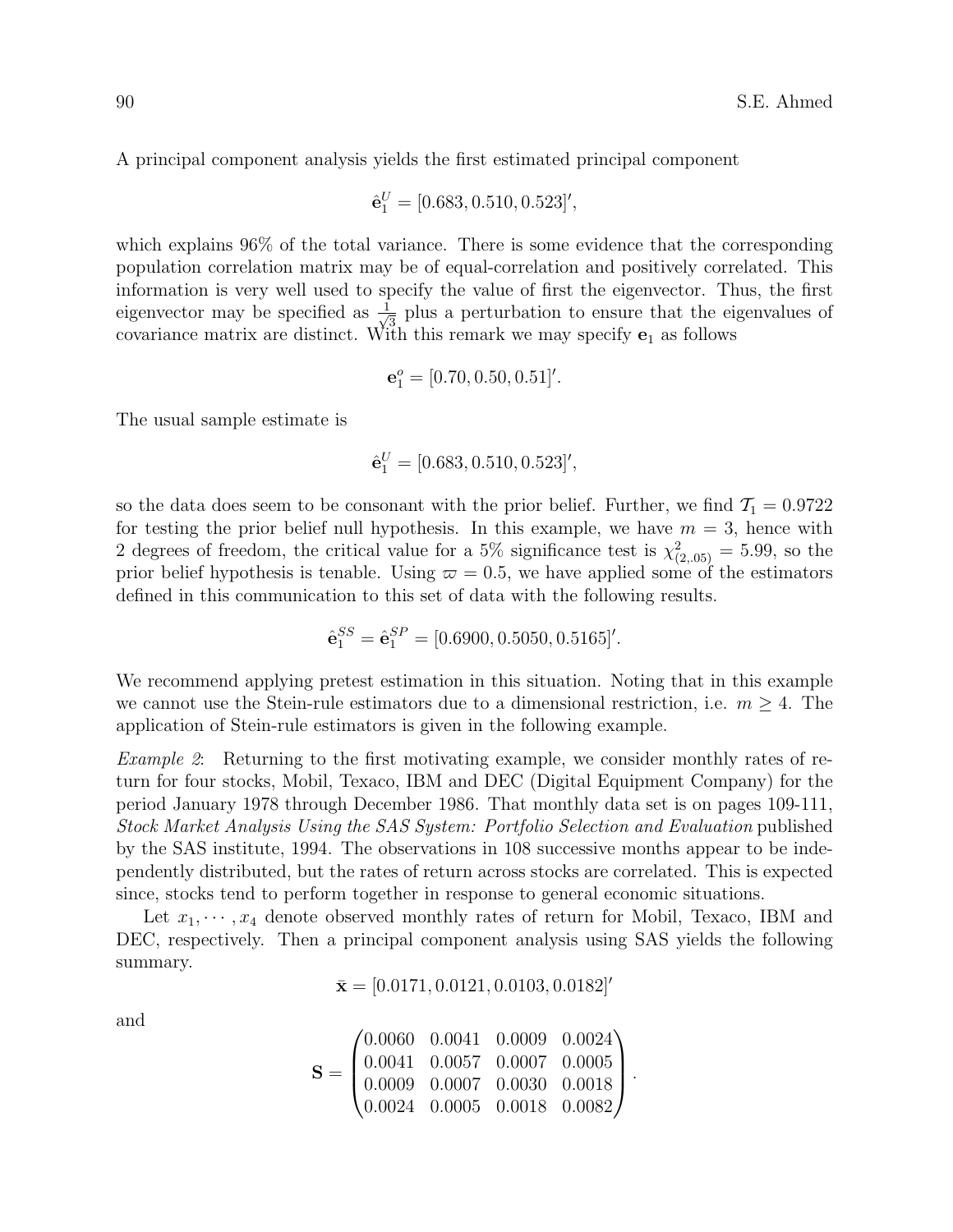The eigenvalues and corresponding normalized eigenvectors of S are given below.

$$
\begin{array}{rcl}\n\hat{\lambda}_1 &=& 0.01241650, & \hat{\mathbf{e}}_1^U = [0.582086, 0.511612, 0.214029, 0.594660]^\prime \\
\hat{\lambda}_2 &=& 0.00641397, & \hat{\mathbf{e}}_2^U = [-.386420, -.506979, 0.184045, 0.748185]^\prime \\
\hat{\lambda}_3 &=& 0.00251218, & \hat{\mathbf{e}}_3^U = [-.054494, -.018083, 0.959331, -.276382]^\prime \\
\hat{\lambda}_4 &=& 0.00170143, & \hat{\mathbf{e}}_4^U = [-.713362, 0.693468, 0.001664, 0.101058]^\prime\n\end{array}
$$

Using the above information, we obtain the first two principal components

$$
\hat{y}_1 = ( \hat{\mathbf{e}}_1^U )' \mathbf{x} = 0.582086x_1 + 0.511612x_2 + 0.214029x_3 + 0.594660x_4 \n\hat{y}_2 = ( \hat{\mathbf{e}}_2^U )' \mathbf{x} = -0.386420x_1 - 0.506979x_2 + 0.184045x_3 + 0.748185x_4.
$$

These components, which account for 81.72% of the total sample variance. The first component can be viewed as weighted sum of returns, weights are roughly equal except for the IBM stock. The second component represents a contrast between oil stocks and Tech stocks. Further, from the past data, the initial estimates of  $e_1$  and  $e_2$  available as

$$
\mathbf{e}_1^o = [0.60, 0.50, 0.17, 0.60]', \quad \mathbf{e}_2^o = [-0.40, -0.50, 0.30, 0.70]'
$$

We calculate  $\mathcal{T}_1 = 0.8113$  and  $\mathcal{T}_2 = 2.0058$ , respectively, for testing the prior belief null hypotheses and with 3 degrees of freedom, the asymptotic critical value for a 5% significance test is  $\chi^2_{(3,05)} = 7.81$ . Hence, the prior belief hypotheses are tenable in both cases. Hence, with  $\varpi = 0.5$ , first principal component is estimated by  $\hat{\mathbf{e}}_1^{SS} = \hat{\mathbf{e}}_1^{SP} =$  $[0.5910, 0.5058, 0.1936, 0.5973]'$ , and  $\hat{\mathbf{e}}_1^{DS+} = \hat{\mathbf{e}}_1^{DS} = [0.5931, 0.5045, 0.1889, 0.5980]'$ . Similarly, for  $\varpi = 0.5$  the improved estimates of  $\mathbf{e}_2$  are  $\hat{\mathbf{e}}_2^{SS} = \hat{\mathbf{e}}_2^{SP} = [-0.3932, -0.5035, 0.2501, 0.7241]$ ', and  $\hat{\mathbf{e}}_2^{DS+} = \hat{\mathbf{e}}_2^{DS} = [-0.3898, -0.5052, 0.2170, 0.7362]'$ .

Example 3: Di Vesta and Walls (1970) studied mean semantic differential ratings given by fifth graders for a large number of words. These rating were obtained on the following eight scales: friendly/unfriendly  $(1)$ , good/bad  $(2)$ , nice/awful  $(3)$ , brave/not brave  $(4)$ , big/little (5), strong/weak (6), moving/still (7), and fast/slow (8). Based on the 292 words and the raw data matrix given by Di Vesta and Walls we have the following:  $\hat{\lambda}_1 = 5.77$  and

$$
\hat{\mathbf{e}}_1^U = [0.484, 0.569, 0.551, 0.243, 0.100, 0.232.0.087, 0.096]'
$$

Further, from the past experiment

$$
\mathbf{e}^o_1=[0.5,0.6,0.5,0.2,0.1,0.2.,0.2,0.1]^\prime.
$$

We find  $\mathcal{T}_1 = 21.89$  for testing the prior belief null hypothesis and with 7 degrees of freedom, the critical value for a 5% significance test is  $\chi^2_{(7,05)} = 14.07$ . For  $\varpi = 0.5$ ,

$$
\hat{\mathbf{e}}_1^{SS} = [0.4820, 0.5845, 0.5255, 0.2215, 0.1000, 0.2160, 0.1435.0.0980]'
$$

and  $\hat{\bf e}_1^{SP} = \hat{\bf e}_1^P = \hat{\bf e}_1^U$ .

 $\hat{\mathbf{e}}_1^{DS+} = \hat{\mathbf{e}}_1^{DS} = [0.4842, 0.5496, 0.5504, 0.2425, 0.1000, 0.2316, 0.0883, 0.0960]'.$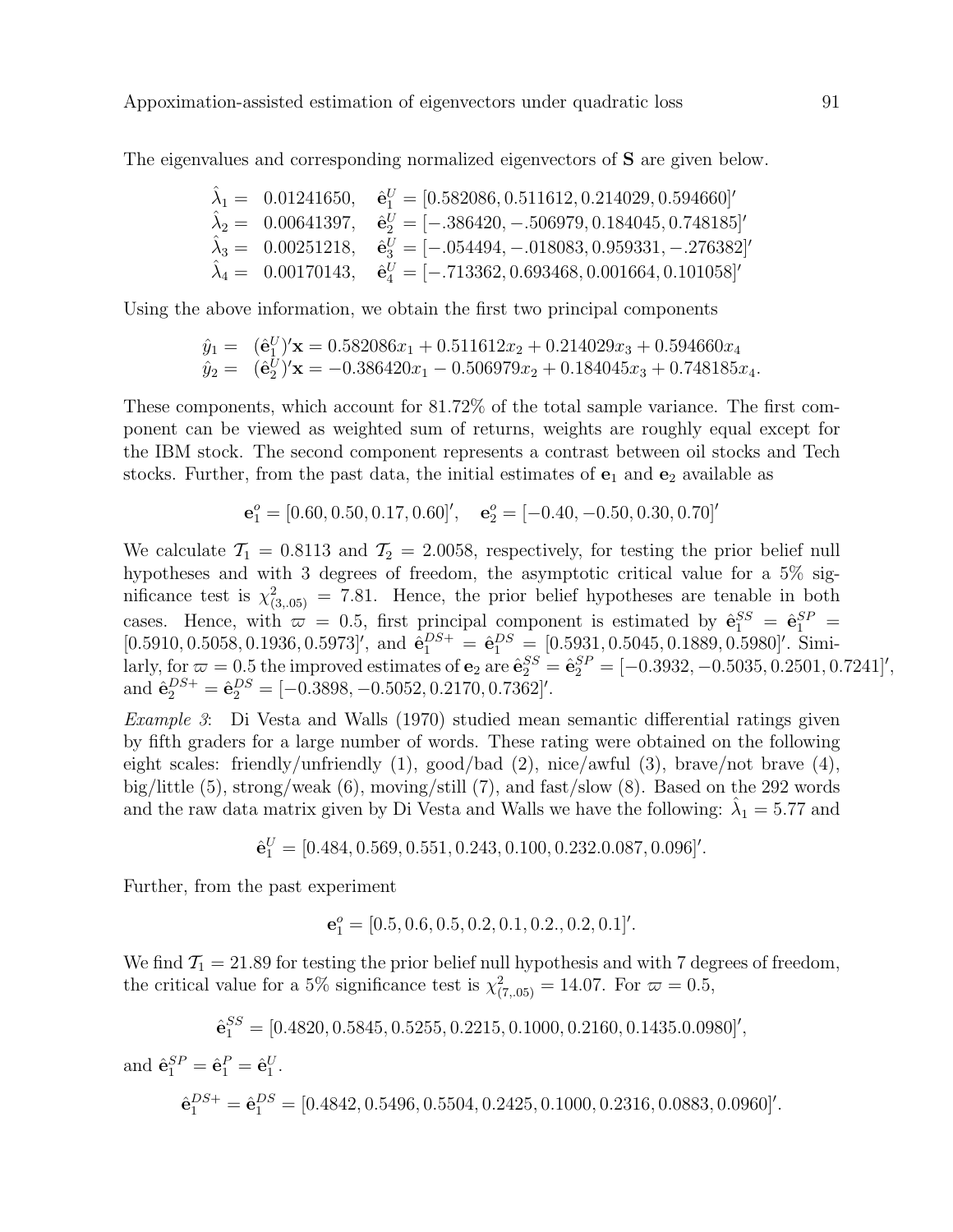,

We note in this example the usual estimate is not very different from  $\hat{\mathbf{e}}_1^{SS}$ , the positive part is the same as the Stein-rule estimator and the pretest estimators reduces to the same value as that of  $\hat{\mathbf{e}}_1^U$ . This is not surprising due to a large value of test statistic. Both  $\hat{\mathbf{e}}_1^{SS}$  and Stein-rule estimators adjust the magnitude of  $\hat{\mathbf{e}}_1^U$ . More importantly, both  $\hat{\mathbf{e}}_1^{DS+}$  and  $\hat{\mathbf{e}}_1^{DS}$ are superior than  $\hat{\mathbf{e}}_1^U$ .

Example 4: European Marketing data are the percentage employed in different industries in Europe countries during 1979. the job categories are agriculture, mining, manufacture, power supplies, construction, service industries, finance, social and personal services, and transport and communications. The sample mean and variance-covariance matrix are:

$$
\bar{\mathbf{x}} = [19.1308, 1.2538, 27.0077, 0.9077, 8.1654, 12.9577, 4.0000, 20.0231, 6.5462],
$$

and

|       | '241.696           | 0.540    | $-73.114$ | $-2.340$ | $-13.772$ $-52.484$ |          |          | $-9.592$ $-79.291$ $-12.221$ |          |
|-------|--------------------|----------|-----------|----------|---------------------|----------|----------|------------------------------|----------|
|       | 0.540              | 0.941    | 3.026     | 0.148    | $-0.041$            | $-1.761$ | $-1.205$ | $-1.862$                     | 0.211    |
|       | $-73.114$          | 3.026    | 79.109    | 1.016    | 5.702               | 6.538    | $-3.065$ | 7.379                        | 3.420    |
|       | $-2.340$           | 0.148    | 1.016     | 0.142    | 0.037               | 0.348    | 0.116    | 0.340                        | 0.196    |
| $S =$ | $-13.772 -0.041$   |          | 5.702     | 0.037    | 2.708               | 2.681    | 0.075    | 1.778                        | 0.888    |
|       | $-52.484$ $-1.761$ |          | 6.538     | 0.346    | 2.681               | 20.983   | 4.703    | 17.905                       | 1.197    |
|       | $-9.592$           | $-1.205$ | $-3.065$  | 0.116    | 0.075               | 4.703    | 7.877    | 02.063                       | $-0.960$ |
|       | $-79.291$          | $-1.862$ | 7.379     | 0.340    | 1.778               | 17.905   | 2.063    | 46.643                       | 5.397    |
|       | $\sqrt{-12.221}$   | 0.211    | 3.420     | 0.197    | 0.888               | 1.197    | $-0.960$ | 5.397                        | 1.936    |

respectively. The eigenvalues vector of the variance-covariance matrix is given below

 $\hat{\lambda} = [303.4850, 43.7109, 15.2184, 5.6404, 2.4445, 1.0459, 0.4209, 0.0652, 0.0019],'$ 

The principal components were constructed using the variance-covariance matrix. It can be seen from the eigenvalues vector that the first two covariance principal components explain about 93%of the variability of the European data set. The first two principal components can be written as linear functions of the original nine variables as follows:

$$
\hat{y}_1 = -0.8917x_1 - 0.0019x_2 + 0.2712x_3 + 0.0084x_4 + 0.0496x_5 + 0.1920x_6 + 0.0311x_7 + 0.2980x_8 + 0.0454x_9
$$
  
\n
$$
\hat{y}_2 = 0.0070x_1 - 0.0923x_2 - 0.7703x_3 - 0.0120x_4 - 0.0690x_5 + 0.2350x_6 + 0.1301x_7 + 0.5665x_8 + 0.0098x_9
$$

The first principal component has a high positive loading on the agriculture variable,  $x_1$ , and small loadings on all other job categories. This component may be interpreted as distinguishing between countries with agricultural and industrial economics. The second component can be viewed as a contrast between mining and social and personal services. Further, from the past data, the initial estimates of  $e_1$  and  $e_2$  available as

 $\mathbf{e}_1^o = [-.90, -0.012, 0.25, 0.01, 0.06, 0.15, 0.04, 0.30, 0.098]^\prime,$ 

and

 ${\bf e}_2^o=[-0.007,-0.10,-0.80,-0.015,-0.07,0.20,0.15,0.45,0.283]^{\prime}$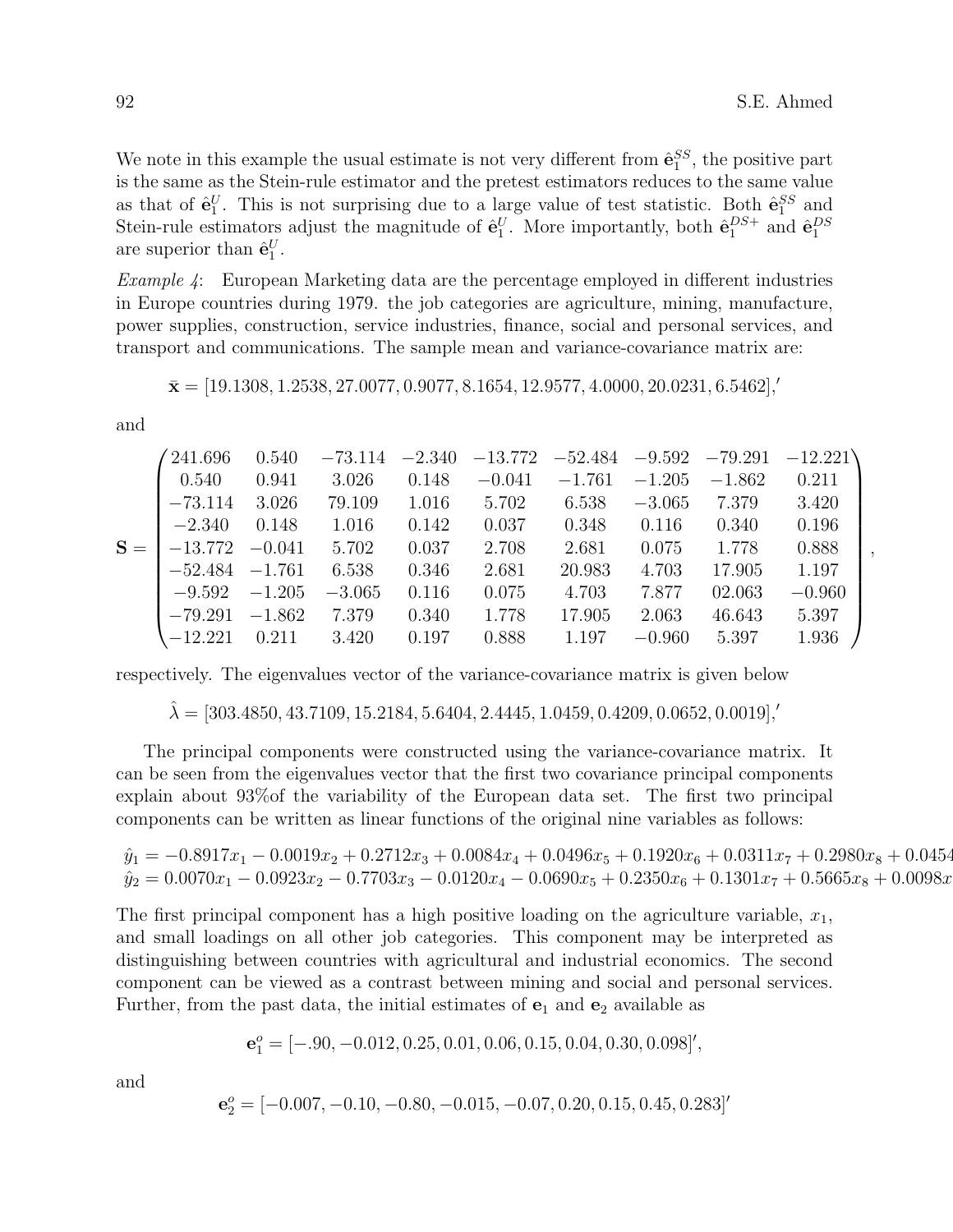#### Example 5:

Four measurements were made of male Egyptian skulls from five different periods ranging from 4000 B.C. to 150 A.D.

Let  $x_1, \dots, x_4$  denote observed monthly rates of return for Mobil, Texaco, IBM and DEC, respectively. Then a principal component analysis using SAS yields the following summary.

$$
\bar{\mathbf{x}} = [0.0171, 0.0121, 0.0103, 0.0182]'
$$

and

$$
\mathbf{S} = \begin{pmatrix} 0.0060 & 0.0041 & 0.0009 & 0.0024 \\ 0.0041 & 0.0057 & 0.0007 & 0.0005 \\ 0.0009 & 0.0007 & 0.0030 & 0.0018 \\ 0.0024 & 0.0005 & 0.0018 & 0.0082 \end{pmatrix}.
$$

The eigenvalues and corresponding normalized eigenvectors of S are given below.

| $\lambda_1 = 0.01241650,$ | $\hat{\mathbf{e}}_1^U = [0.582086, 0.511612, 0.214029, 0.594660]'$ |
|---------------------------|--------------------------------------------------------------------|
| $\lambda_2 = 0.00641397,$ | $\hat{\mathbf{e}}_2^U = [-.386420, -.506979, 0.184045, 0.748185]$  |
| $\lambda_3 = 0.00251218,$ | $\hat{\mathbf{e}}_3^U = [-.054494, -.018083, 0.959331, -.276382]$  |
| $\lambda_4 = 0.00170143,$ | $\hat{\mathbf{e}}_4^U = [-.713362, 0.693468, 0.001664, 0.101058]$  |

Using the above information, we obtain the first two principal components

$$
\hat{y}_1 = ( \hat{\mathbf{e}}_1^U )' \mathbf{x} = 0.582086x_1 + 0.511612x_2 + 0.214029x_3 + 0.594660x_4 \n\hat{y}_2 = ( \hat{\mathbf{e}}_2^U )' \mathbf{x} = -0.386420x_1 - 0.506979x_2 + 0.184045x_3 + 0.748185x_4.
$$

These components, which account for 81.72% of the total sample variance. The first component can be viewed as weighted sum of returns, weights are roughly equal except for the IBM stock. The second component represents a contrast between oil stocks and Tech stocks. Further, from the past data, the initial estimates of  $e_1$  and  $e_2$  available as

$$
\mathbf{e}_1^o = [0.60, 0.50, 0.17, 0.60]', \quad \mathbf{e}_2^o = [-0.40, -0.50, 0.30, 0.70]'
$$

We calculate  $\mathcal{T}_1 = 0.8113$  and  $\mathcal{T}_2 = 2.0058$ , respectively, for testing the prior belief null hypotheses and with 3 degrees of freedom, the asymptotic critical value for a 5% significance test is  $\chi^2_{(3,05)} = 7.81$ . Hence, the prior belief hypotheses are tenable in both cases. Hence, with  $\varpi = 0.5$ , first principal component is estimated by  $\hat{\mathbf{e}}_1^{SS} = \hat{\mathbf{e}}_1^{SP} =$  $[0.5910, 0.5058, 0.1936, 0.5973]'$ , and  $\hat{\mathbf{e}}_1^{DS+} = \hat{\mathbf{e}}_1^{DS} = [0.5931, 0.5045, 0.1889, 0.5980]'$ . Similarly, for  $\varpi = 0.5$  the improved estimates of  $\mathbf{e}_2$  are  $\hat{\mathbf{e}}_2^{SS} = \hat{\mathbf{e}}_2^{SP} = [-0.3932, -0.5035, 0.2501, 0.7241]$ ', and  $\hat{\mathbf{e}}_2^{DS+} = \hat{\mathbf{e}}_2^{DS} = [-0.3898, -0.5052, 0.2170, 0.7362]'$ .

# 6 Concluding remarks

In this paper we continue the search started a few decades ago to find ways on improving on conventional estimators. In the context of estimation of eigen vectors of covariance matrix,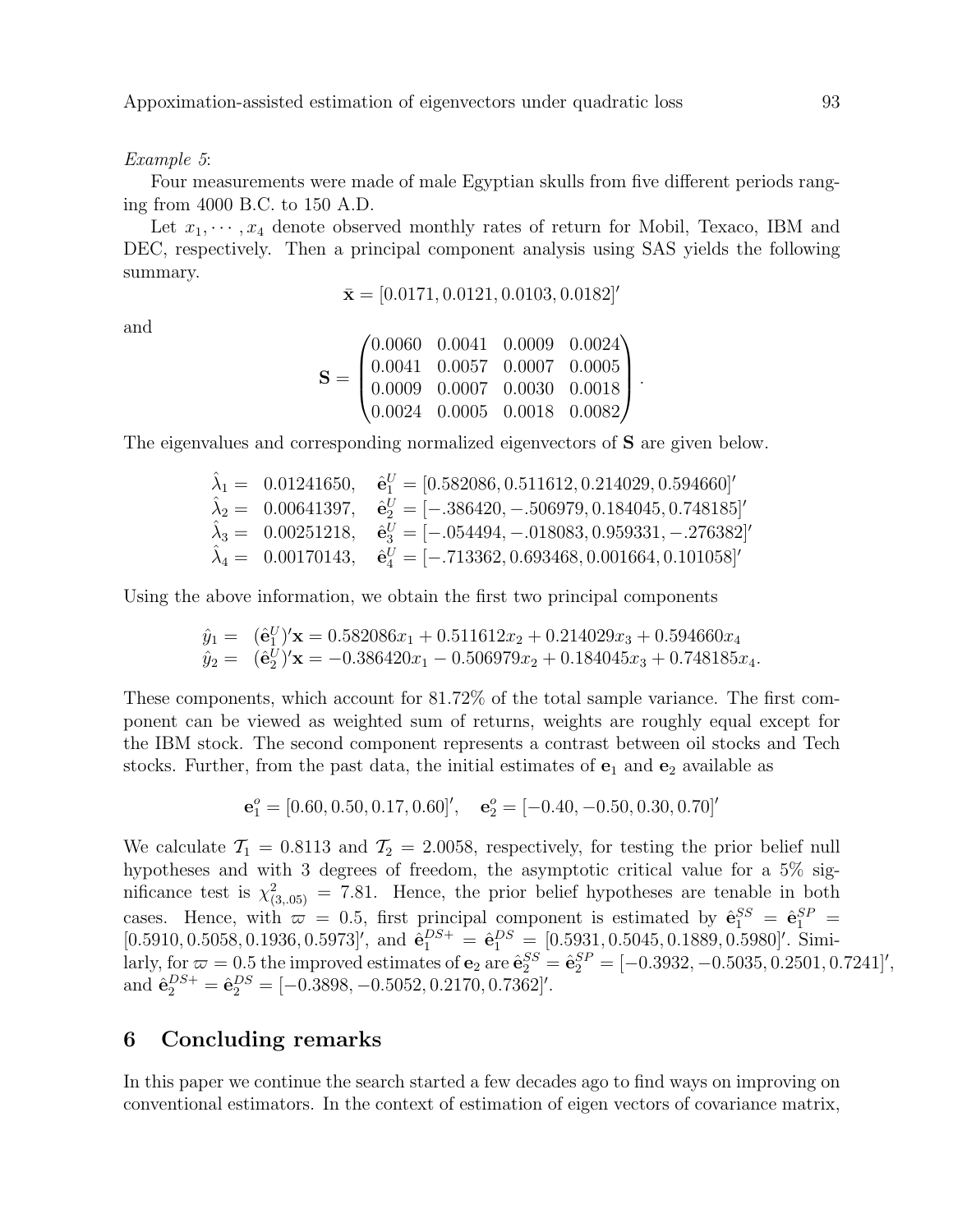we consider methods for optimally combining, under quadratic loss, estimation problem involving estimators under full and reduce models that have different sampling characteristics. It is concluded that Stein-type estimators provide a superior (in the sense of quadratic risk) basis for combining estimators and thus possibility of combining estimation problems. The proposed estimation strategy can be extended in various directions. Research on the statistical implications of proposed and related estimators is on-going. It may be worth mentioning that this is one of the two areas Professor Efron predicted for the early 21st century (RSS News, January 1995). Shrinkage and likelihood-based methods continue to play extremely useful techniques for combining estimation problems.

Although the point estimation implications of proposed estimators are encouraging, there are some roadblocks for the confidence set estimation. In linear models, at least in an asymptotic setup, the estimator or the estimating function that yields the estimator, is assumed to be (multi-) normally distributed. This enables to apply well known distribution theory relating to quadratic forms that can be used to construct suitable confidence set. In the multiparameter case, as encountered here, the Scfeffe and Tukey methods of construction of confidence sets in MANCOVA models, as well as classical likelihood ratio statistic based confidence sets are most popular. However, if we look into the Stein-type and the preliminary test estimators, even in the classical parametric cases, it is seen that are not normally distributed even in an asymptotic setup. Although the distribution theory of Stein-type estimators have been extensively investigated in the literature, the distribution theory of such quadratic norms does not produce the fruitful result so as to facilitate the construction of confidence sets having desirable properties. We need to attack this problem from a somewhat different direction, and relegate this study to a future communication.

The asymptotic distribution theory of the proposed estimators and ADR of all the estimators rest on the asymptotic normality of  $\hat{\mathbf{e}}_j^U$  and on the asymptotic non-central chisquare distribution of the test statistic. We find that Stein type estimation strategies are superior to  $\hat{\mathbf{e}}_j^U$  in the whole parameter space (induced by the noncentrality parameter  $\Delta$ ), while the performance of simple shrinkage estimator and estimation techniques based on the preliminary test rule are purely  $\Delta$  dependant. It is important to note that shrinkage estimators based on Stein rule can only be used for  $m > 3$ . Thus, in the present investigation proposed shrinkage estimators are superior to usual estimators for  $m \geq 4$  while  $\hat{\mathbf{e}}_j^{\ U}$  is admissible for  $m = 1, 2$  and  $m = 3$ . Thus, the use of the shrinkage estimation may be limited due to a dimensional restriction. As such, in up to trivariate cases we will be unable to use the additional information in the estimation process. In this situation, we recommend using estimators based on the preliminary-test rule. The analytical results are well supported by the computational work presented in the graphs.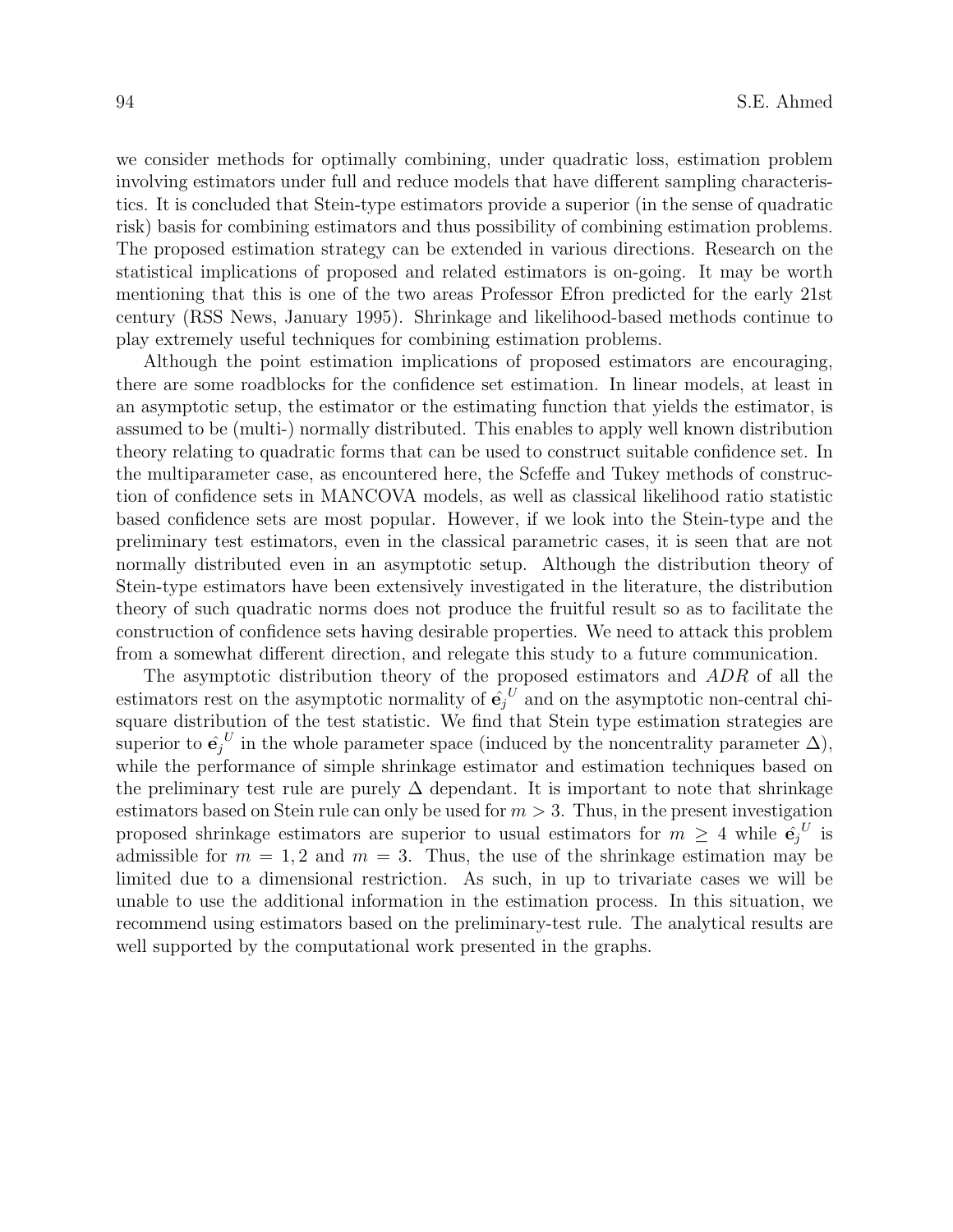# References

- Ahmed, S.E. (2001). Shrinkage estimation of regression coefficients from censored data with multiple observations. Empirical Bayes and Likelihood Inference, Lecture Notes in Statistics, 148, 103-120. Editors: S.E. Ahmed and N. Reid, Springer-Verlag: New York.
- Ahmed, S. E. (1998). Large-Sample Estimation Strategies for Eigenvalues of a Wishart Matrix. Metrika, 47, 35-45.
- Ahmed, S. E and A. K. M. E. Saleh (1999). Improved nonparametric estimation of location vector in a multivariate regression Model. *Nonparametric Statistics*, 11,51-78.
- Ahmed, S.E. and Sen, P. K. (2004). Positive-part shrinkage M-estimation in linear models. Preprint.
- Anderson, T. W. (1963). Asymptotic theory for principal component analysis. Annals of Mathematical Statistics, 34, 122- 148.
- Brekson, J. (1942). Test of significance considered as evidence. Journal of American Statistical Association, 37, 325-335.
- Brandwein, A.C. and W.E. Strawderman (1990). Stein estimation: The spherically symmetric case. Statistical Science, 5, 356-369.
- Calvo, R. A., M. G. Partridge, and M. A. Jabri (1998). A comparative study of principal component analysis techniques. In Proc. Ninth Australian Conf. on Neural Networks, Brisbane, QLD, Feb. 1998.
- Cohen, A. (1968). A note on the admissibility of pooling in the analysis of variance. Ann. Math. Statist. 39, 1744-1746.
- Daniels, M. J. and Kass, R. E. (2001). Shrinkage estimators for covarince matrices. Biometrics 57, 1173-1184
- Dey, D. K. (1988). Simultaneous estimation of eigenvalues. Ann Inst Statist Math, 40, 137- 147.
- Di Vista, F. J. and R. T. Walls (1970). Factor analysis of the semantic attributes of 487 words and some relationships to the conceptual behavior of fifth-grade children. Journal of Educational Psychology, 61, 6, Pt. 2.
- Giles, J. A. and D. E. A. Giles (1993). Pre-test estimation and testing in econometrics: Recent developments. Journal of Economic Review Surveys 7, 145-197.
- Hotelling, H. (1933). Analysis of a complex statistical variables into principal components. Journal of Educational Psychology, 24, 417-441, 498-520.